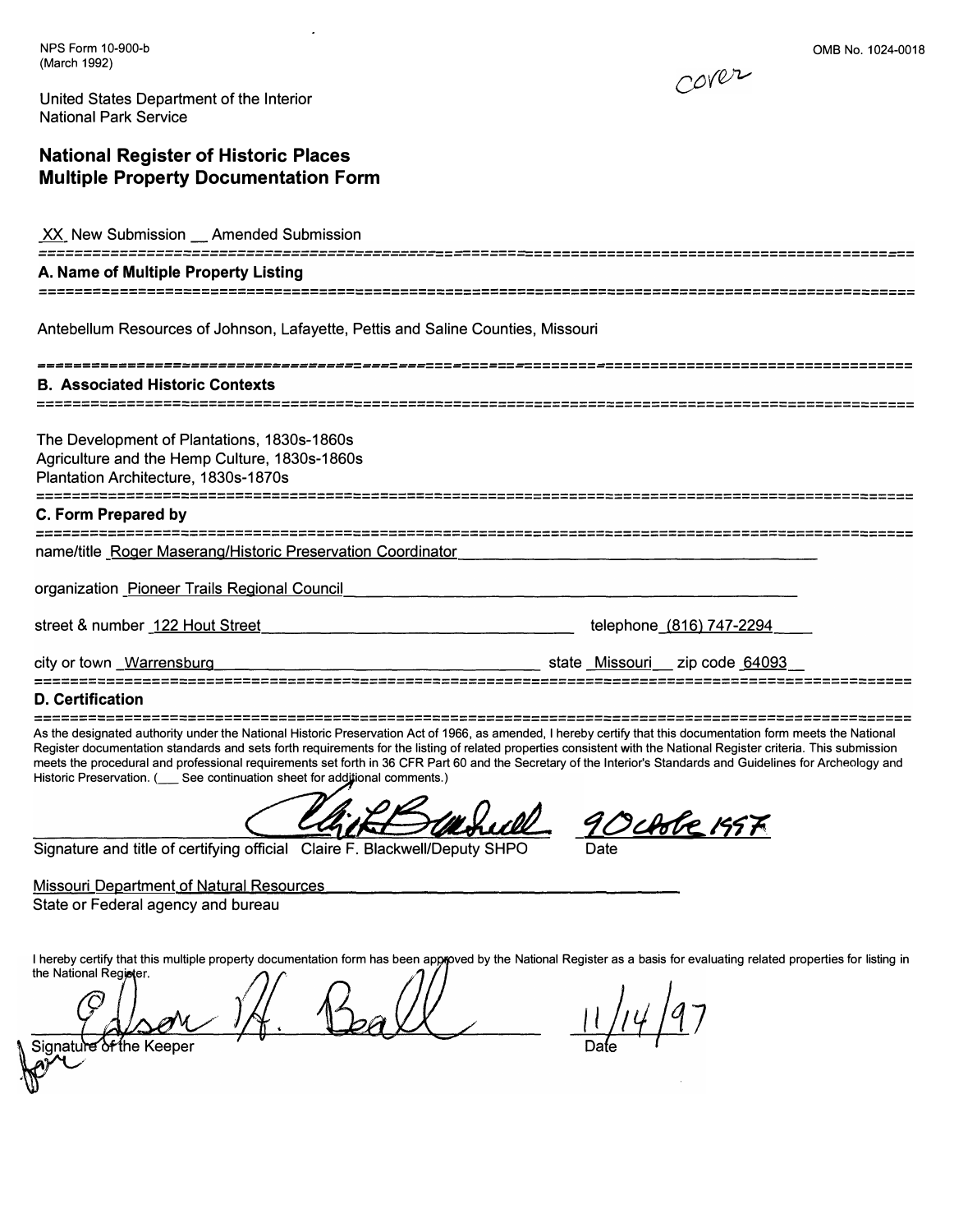**United States Department of the Interior**  National Park Service

# National Register of Historic Places Continuation Sheet

Section E Page 1

Antebellum Resources of Johnson, Lafayette, Pettis & Saline Counties, MO

#### **Introduction**

Antebellum resources which are linked by their architecture and period of significance, although scattered over four counties in west-central Missouri, are addressed by this Multiple Property Documentation Form. The focus is on vernacular Greek Revival I-Houses which were constructed within the context of a plantation system of agriculture. Most of these houses were erected by migrating Southerners from the 1830s through the 1860s, although the architectural style persisted at least into the 1870s. Some Greek Revival I-Houses in the four counties were erected, and their associated plantations operated, by non-Southerners. The Missouri River serves as the northern boundary of two counties, Lafayette and Saline, which were part of the "Little Dixie" slaveholding belt across central Missouri. Here classic, Southern-type plantations developed (although on a smaller scale than in the Deep South) and the economy was largely hemp-based prior to the Civil War. The plantation system apparently was not a significant development in the other two counties (Johnson and Pettis), although slaveholding families from the Upland South operated large antebellum farms around Georgetown in Pettis County. East, west and south boundaries of this four-county mass are linear with indentions. Since 1967 when Show-Me Regional Planning Commission was created by local city and county governments to provide technical assistance and other services, this area has been known as the Show-Me Region. Recently, Show-Me Regional Planning Commission changed its name to Pioneer Trails Regional Council.

Related historic contexts include The Development of Plantations, 1830s-1860s; Agriculture and the Hemp Culture, 1830s-1860s; and Plantation Architecture, 1830s-1870s.

Eight individual nominations were initially prepared in connection with the MRA cover document:

| <b>Property Name</b>            | Location                          | <b>NR Criteria</b> |
|---------------------------------|-----------------------------------|--------------------|
| Napoleon Buck House             | Waverly vicinity, Lafayette Co.   |                    |
| <b>Minatree Catron House</b>    | Lexington vicinity, Lafayette Co. | A,C                |
| James M. Dinwiddie House        | Dover vicinity, Lafayette Co.     | A, C               |
| <b>William Gentry House</b>     | Sedalia vicinity, Pettis Co.      | A, C               |
| <b>Theodore Gosewisch House</b> | Lexington vicinity, Lafayette Co. | С                  |
| George A. Murrell House         | Napton vicinity, Saline Co.       | A,C                |
| William P. Robinson House       | Lexington vicinity, Lafayette Co. | A, C               |
| <b>Thomas Shelby House</b>      | Lexington vicinity, Lafayette Co. | A,C                |

This document was immediately preceded by an intensive study of 70 antebellum and early postbellum resources in the Show-Me Region\*, in 1991-93. Originally, these 70 properties were identified in individual surveys of Johnson, Lafayette, Pettis and Saline Counties. (For a more detailed discussion of the selection process, see Section G, Summary of Identification and Evaluation Methods.)

Historic Context: The Development of Plantations, 1830s-1860s

<sup>\*</sup>For purposes of this submission, the Show-Me Region is defined as the four counties of west central Missouri administered by the Show-Me Regional Planning Commission, the predecessor of the current Pioneer Trails Regional Council, and consists of the counties of Johnson, Lafayette, Pettis, and Saline.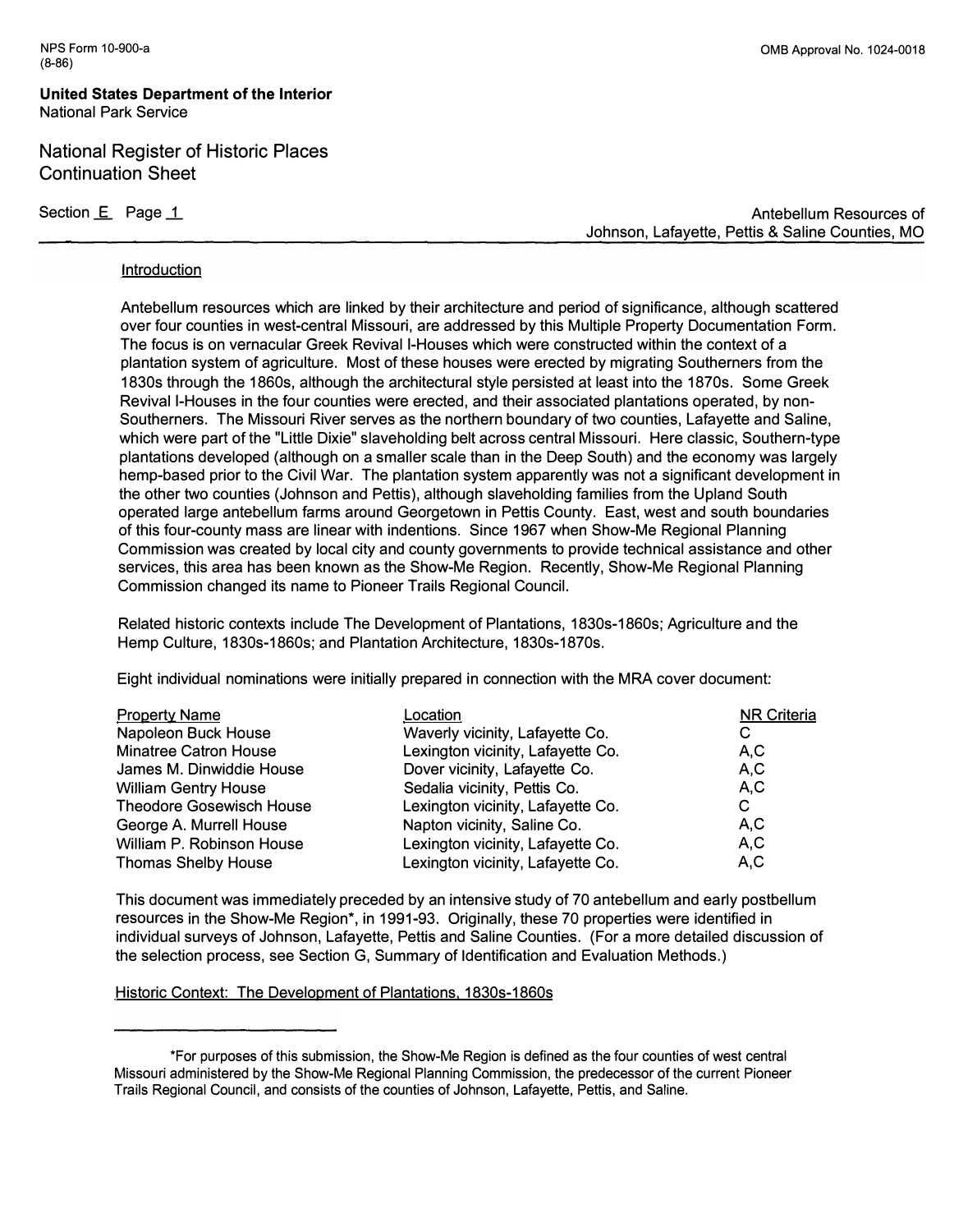## **United States Department of the Interior National Park Service**

# National Register of Historic Places Continuation Sheet

Section E Page 2

**Antebellum Resources of Johnson, Lafayette, Pettis & Saline Counties, MO** 

**With its gently rolling hills, extensive acreage and rich loess soils, the Missouri River Valley area of central Missouri beckoned to many pioneers as the "edge of civilization" flowed westward in the early nineteenth century. This landscape was reminiscent of the plantation regions which many settlers left behind in Kentucky, Tennessee, Virginia, North Carolina and other states of the Upland South. The Boone's Lick area, centered in Howard and Cooper Counties, was the immediate destination of thousands of immigrants who arrived by wagon, keelboat and flatboat after the War of 1812. But it was also a jumpingoff place for the many settlers who pushed farther into the wilderness, including those who settled in what became the Show-Me Region of the Missouri River Valley.** 

**A particularly fine landing on the Missouri River's west bank, which became Arrow Rock in what today is Saline County, was described by William Clark (who camped there in 1808, while on an expedition to establish Fort Osage) as "a handsome Spot for a Town." He also described it as a good site for a fort, and a few years later directed that a blockhouse and trading post be established there. Although the Arrow Rock facility was soon abandoned because of Indian raids, settlement persisted.** <sup>1</sup>

**Permanent white settlement in the vicinity of Arrow Rock apparently began around 1810, five years before the end of the Indian Wars. The 1881 Saline County history credits Kentuckian Jesse Cox with being that area's first settler. In 1810, Cox is said to have built a log house and cleared a patch of land in the timbered hills. He was soon joined by members of his family and a son-in-law, William Gregg.<sup>2</sup>Many settlers were related or at least acquainted before their arrival, facilitating the diffusion of Southern culture.** 

**Gilead Rupe was another early pioneer, probably arriving in the Boone's Lick area before the War of 1812. Apparently by 1815, Rupe found land more to his liking near the future site of Lexington, in what would become Lafayette County. His closest neighbor was said to be Jesse Cox at Arrow Rock.3 After 1815, Indian warfare essentially ceased and the pace of settlement accelerated. In about 1819, William Jack started a ferry across the Missouri River where Indian trails and a road converged, and Lexington, platted three years later, grew up around the site of the ferry . Meanwhile, Nimrod Jenkins and other pioneers were filtering southwest from Arrow Rock into what became northeastern Pettis County.<sup>4</sup> Because it was farther inland than the region's other three counties, white settlement of the area that became Johnson County was delayed until around 1827. In that year, Pleasant Rice came from Tennessee to the present town of Columbus. Nicholas Houx came a few months after Rice, accompanied by several slaves.<sup>5</sup>**

**Names associated with the post-pioneer development of a local plantation system included Hicklin, Thomson, Catron, Shelby, Dinwiddie, Gentry, Murrell, Robinson, Slusher, Major, Campbell and many others who came, primarily, from Kentucky, Tennessee, Virginia and North Carolina, plus a scattering of other states. Their pattern of westward migration often included months or years at an intermediate location before "final" settlement in the Show-Me Region. What was happening in the Missouri River Valley west of the Mississippi River was of course only a small part of a much larger pattern of settlement and diffusion.** 

**Overall, the speed of settlement in the area was fairly rapid. The earliest settlers scorned the prairie land and built log houses in the timbered hills, but any doubts about the suitability of unforested prairie soil for general agriculture were presumably allayed by General Thomas Adams Smith in the 1820s. Smith's experimental prairie farm near what became Napton in Saline county was a profitable operation which**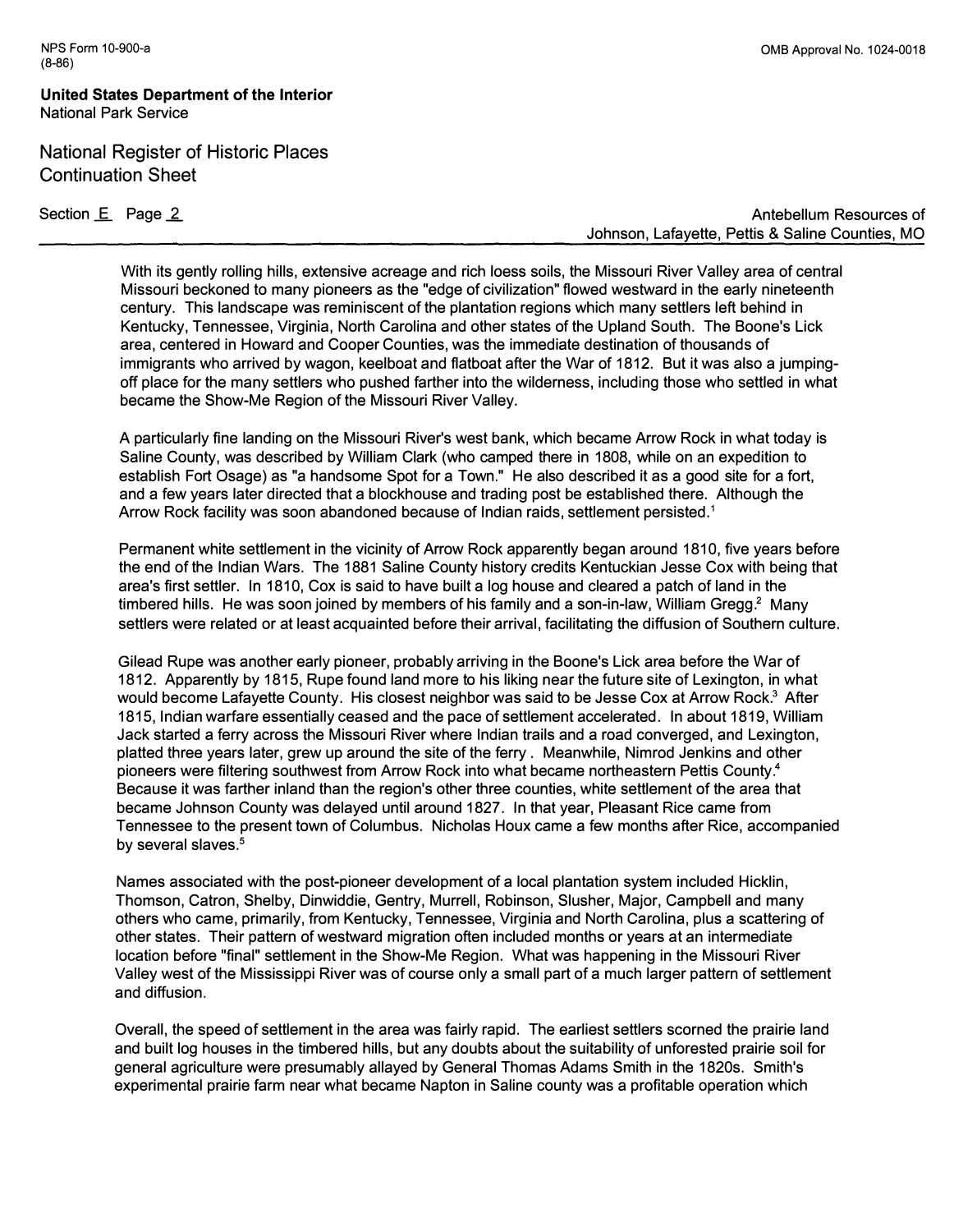**United States Department of the Interior National Park Service** 

**National Register of Historic Places Continuation Sheet** 

Section **E** Page 3

**Antebellum Resources of Johnson, Lafayette, Pettis & Saline Counties, MO** 

**"succeeded in exploding the theory that prairie land was unfertile."**<sup>6</sup>**Because the culture already existed, the period between early settlement and the first plantations was only a couple of dozen years.** 

**James Hicklin's Hicklin Hearthstone, a vernacular Greek Revival I-House east of Lexington, may have been constructed as early as 1838. Hicklin migrated from Blount County, Tennessee, in 1817 or 1818, and Hicklin Hearthstone became the centerpiece of one of the region's premier antebellum plantations. Although Hicklin engaged in diversified agriculture rather than the cultivation of hemp, his slave-based operation was conducted within the context of.the Southern hemp culture. Already listed in the National Register of Historic Places (Hicklin Hearthstone, 12-28-82), the Hicklin property includes two outbuildings formerly used as slave quarters.<sup>7</sup>**

**Slavery, with its inherent dehumanization, was a defining feature of the plantation lifestyle. Missouri had been admitted to the Union under the Missouri Compromise as a slaveholding state. The background of many white settlers in the Show-Me Region included participation in a slavery system, and slaves were often brought along or purchased locally by the wealthier immigrants. Had Missouri not been a slave state, the Missouri River Valley undoubtedly would have been spurned by the vast majority of migrating Southerners in search of fresh opportunities, its other attributes notwithstanding. On the eve of the Civil War, slaves constituted a third of the total population in both Lafayette and Saline counties.** 

**Lafayette and Saline counties are in the western portion of Little Dixie, Missouri's "slavery belt" along the Missouri River where Southern sympathies and Democratic politics prevailed at the time of the Civil War. The boundaries of Little Dixie have been variously defined, but seven counties are included when cultural and economic criteria--the number and percentages of slaves and the extent of their involvement in all aspects of society--are primary factors: Boone, Callaway, Clay, Cooper, Howard, Lafayette and Saline.**<sup>8</sup> **No county in Little Dixie had more slaves in 1860 than Lafayette County's 6,374. Saline County, with 4,876 slaves, was fourth.**<sup>9</sup>

**In August 1862, plantation owner Minatree Catron, in poor health and reportedly depressed over the expected loss of his 30 slaves and consequently a good part of his wealth at war's end, drowned himself.**<sup>1</sup> ° **Catron's failing health may have driven him to suicide, but the loss or anticipated loss of valuable slaves could be devastating. Slaveowners like Catron were among the wealthiest men in the area but slave prices plummeted when war broke out.** 

**Missouri plantations had much in common with plantations in the Deep South but there were some important differences. In the years before mechanized agriculture, cheap slave labor was necessary for economically successful farming. In Little Dixie, however, planters owned fewer slaves than their counterparts in the Deep South. Missouri plantations also were smaller and more like family farms than the classic cotton, sugar or rice plantations of the Deep South, typically producing a variety of crops and livestock rather than depending on a single staple crop. Apparently, most owners of Missouri plantations personally supervised or worked along with their slaves in contrast to the system of overseers and gangs that prevailed in the Deep South.** <sup>11</sup>

**In the Deep South where most of the slaves were owned by wealthy agriculturalists, the largest plantations were operated by 200 or more slaves.**<sup>12</sup>**But in Missouri's Little Dixie, plantations with 20 or more slaves were the exception and "most masters ... were small-scale farmers who needed extra labor**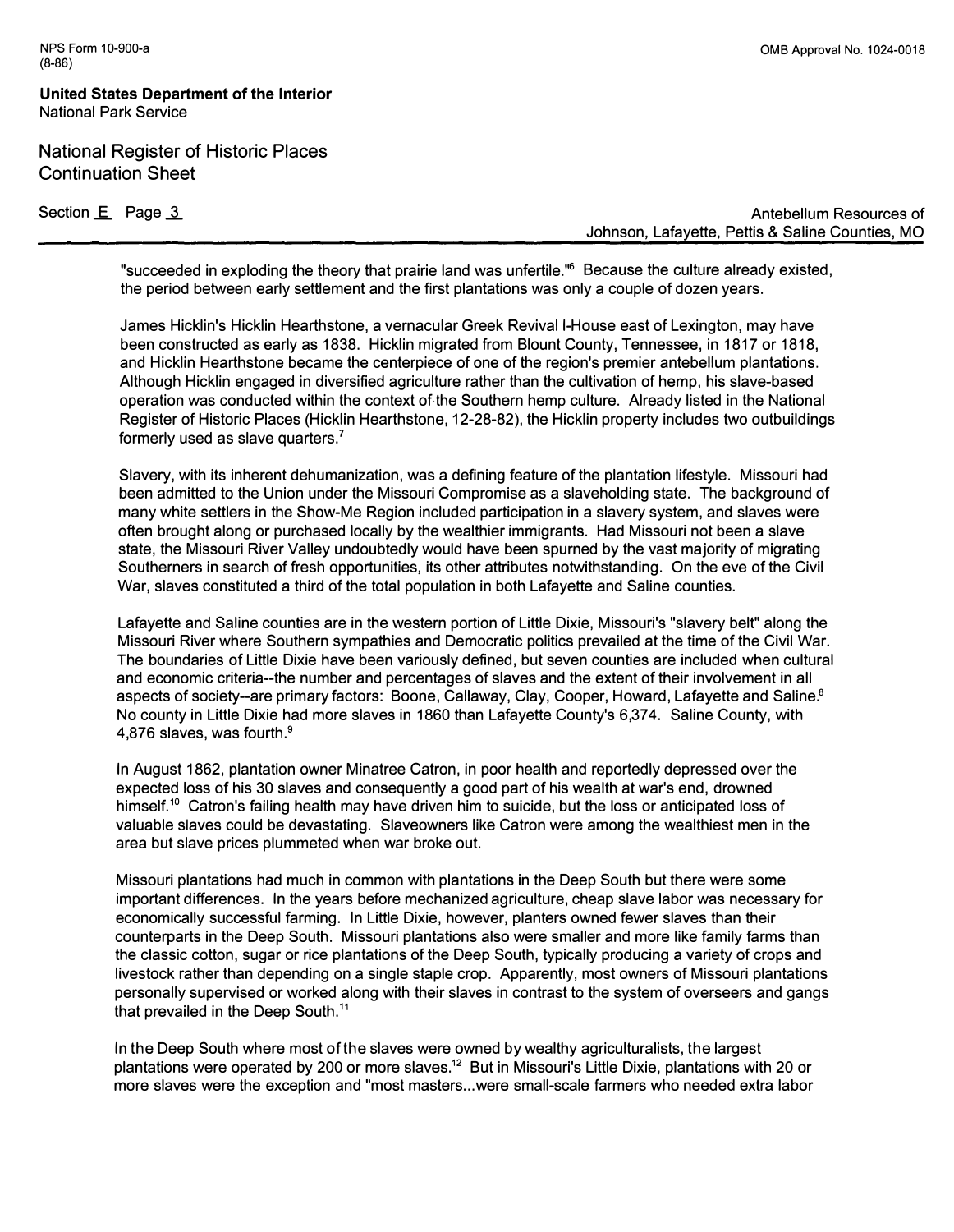## **United States Department of the Interior National Park Service**

## National Register of Historic Places Continuation Sheet

Section **E** Page 4

**Antebellum Resources of Johnson, Lafayette, Pettis & Saline Counties, MO** 

**beyond that which the family could provide to move from subsistence to commercial agriculture." Only four percent of the slaveholders in Little Dixie owned at least 20 slaves and 500 acres in 1860. Census records indicate that in the Show-Me Region, only one slaveholder ever owned more than a hundred slaves. In 1860, Cynthia B. Smith of Saline County, widow of General Thomas Smith (d. 1855) owned 106 slaves. Smith was also the largest slaveholder in 1850, with 89.** <sup>13</sup>

**Census records do not indicate black overseers, but studies of antebellum agriculture in Little Dixie by R. Douglas Hurt and Philip V. Scarpino indicate they were not widely used by local slaveowners. When an overseer was employed, it probably was for hemp cultivation since the tasks involved were considerably more labor-intensive than general agriculture, often requiring a gang labor operation. Slaves were present regardless of whether hemp was produced, but the number of slaves was likely to be higher on plantations where hemp was a money crop. Prolific hemp grower Thomas Shelby of Lafayette County owned 41 slaves and harvested 47 tons of hemp in 1860. Pettis County's William Gentry, who grew no hemp but nonetheless operated a large plantation raising corn, oats, wheat, cattle, sheep and hogs, owned 16 slaves. True to form, Shelby also produced considerable amounts of corn, wheat, oats and potatoes while raising hogs as well as cows and beef cattle. Considering that he raised little or no hemp, James Hicklin's many slaves (36 in 1860) probably indicates that he was a slave trader or hired out slaves to his neighbors.** <sup>14</sup>

**Missouri plantation owners also appear to have spent more money on implements than their counterparts in the Deep South, to increase their slaves' productivity and maximize profits. In 1860, Little Dixie planters owned an average of \$506 in implements compared with planters in the Deep South who apparently invested an average of less than \$200 in farm tools. Receptive to new machinery including plows, harrows, cultivators, reapers, hemp brakes and corn shellers, "the planters of Little Dixie operated on a scale of technological investment and sophistication comparable to many commercial farmers in the North."<sup>15</sup>**

**In 1859 in a sort of portent, loss of the state's slave population--not necessarily for reasons of emancipation--was considered by the Waverly & St. Thomas Saturday Weekly Visitor. Southern buyers were offering high prices for slaves to meet a growing demand and if this continued it seemed to some that Missouri, bounded on three sides by free states, might soon "be stripped of her Negro population." Could Missouri River Valley farmland still be cultivated, using white labor? The editor thought yes, provided that the farms be reduced in size: "White labor pays, if a man does his own work, or works with his hired laborers." With "abolition interference" from neighboring states considered to be the cause of problems ranging from runaways to murdered masters, the Visitor suggested selling the slaves to**  Southern buyers while the market was good.<sup>16</sup>

**Although the Civil War wrecked many lives, recovery for some plantation owners could be swift. "Ruined" Andrew Jackson Slusher, for example, bounced back nicely. A son of Christopher Slusher who migrated to the Dover Road area from Virginia with his wife and 10 children in 1828, Andrew Jackson Slusher farmed and lived in a single-pen log house until 1851, when he built what later became the ell of a central passage I-House. With the war winding down in 1864, he is said to have joined the Confederacy and participated in General Sterling Price's final series of skirmishes and battles. Despite the privations experienced by many** *overt* **Southerners at war's end, including the loss of his four slaves, Slusher rebuilt his farm and in 1869 added a Greek Revival front block to the previously constructed ell. Slusher had**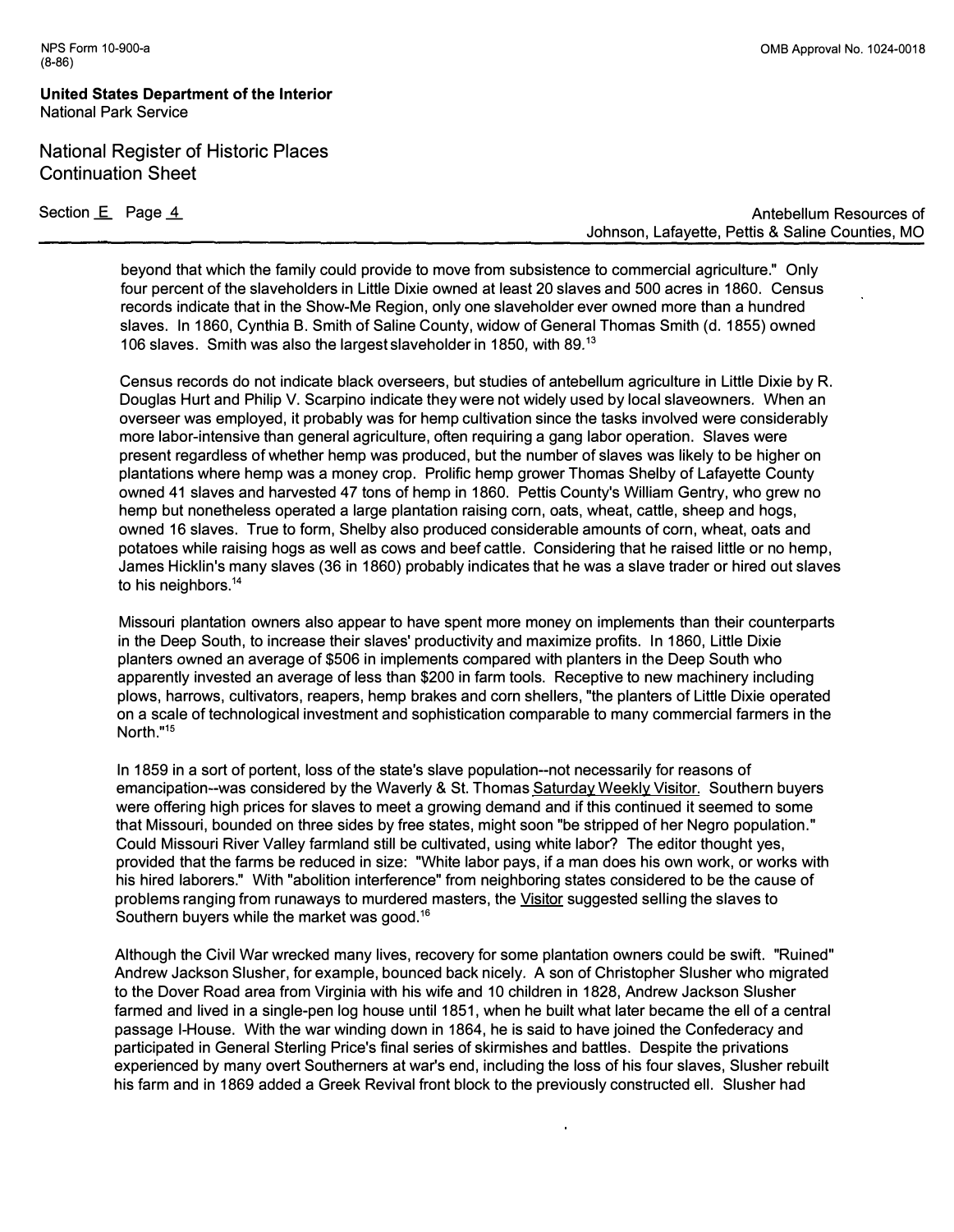**National Register of Historic Places Continuation Sheet** 

Section **E** Page 5

**Antebellum Resources of Johnson, Lafayette, Pettis & Saline Counties, MO** 

**less to lose than many of his neighbors but during the years of reconstruction he eventually accumulated over 1,200 acres.** <sup>17</sup>

**To summarize, a local plantation system emerged fairly quickly from humble beginnings once a foothold was established. An increasing demand for hemp, an important money crop in antebellum Missouri, was a primary factor in its development but general agriculture including livestock raising was also important. While the plantation system evolved over generations in the South, here it was simply transplanted. Within two decades of initial settlement, it was feasible for some pioneers or their descendants who had achieved self-sufficiency to develop personal visions of the good life, Southern-style. Cheap slave labor was necessary for profitable agriculture, particularly on plantations where hemp was also cultivated. After the war, many of the freed slaves who previously tended the crops and livestock returned to the farms, hiring themselves out as farm laborers.** 

## **Historic Context: Agriculture and the Hemp Culture, 1830s-1860s**

**Interest in hemp developed slowly in Missouri, with relatively little hemp cultivated statewide until after 1840. St. Louis had a "rope walk" for the production of rope from raw hemp fibers as early as 1809, however, and Lafayette County farmers were raising and shipping hemp to the markets at St. Louis and New Orleans as early as 1820. Production increased after 1840, peaking at 19,267 tons in 1860. For various reasons, much of the state's hemp was cultivated in the Missouri River Valley. After the Civil War the industry declined rapidly but, not unlike the lingering Greek Revival influence in architecture, interest in hemp as a commercial crop persisted into the 1870s and beyond.** <sup>18</sup>

**The degree to which the hemp culture dominated local agriculture is evident in period newspapers published in the river towns. Developments involving hemp warehouses or factories which were planned, under construction or temporarily closed were enthusiastically reported, information on tonnages of processed rope and raw hemp bales shipped was regularly published (the quantities often greatly surpassed those of other commodities), and forecasts and evaluations concerning hemp crops consistently made the news. "Farm for sale" advertisements often listed prime hemp land among the property's attributes. By the late 1850s, local inventors patented and sold hemp "brake" machines to expedite the harvesting process. Joseph 0. Shelby, soon to achieve fame for his Civil War exploits, operated steam rope factories and warehouses at St.Thomas (today part of Waverly) and nearby Berlin, a vanished Lafayette County town west of Dover on the Missouri River. In 1861, hemp figured prominently in the Battle of Hemp Bales when Federal soldiers at Lexington were defeated by an advancing force of Confederates using large bundles of the fibrous crop as shields.** 

**Factors in the development of a local hemp culture included expansion of the cotton industry which used hemp rope for baling and bagging, an increased protective tariff on imported hemp, access to river transportation, the influx of a sizable population already experienced in or at least familiar with hemp growing, the availability of enough slave labor to overcome the hardships of its cultivation, and, of course, favorable growing conditions. Two acres of land, on average, were needed to produce each ton of hemp. Several of these factors applied to other areas of Missouri, but a hemp culture only flourished in those counties settled by slaveholders from the Upland South. In 1850 and 1860, the state's four greatest hemp-producing counties were Lafayette, Saline, Platte and Buchanan.**19 **Much smaller quantities of**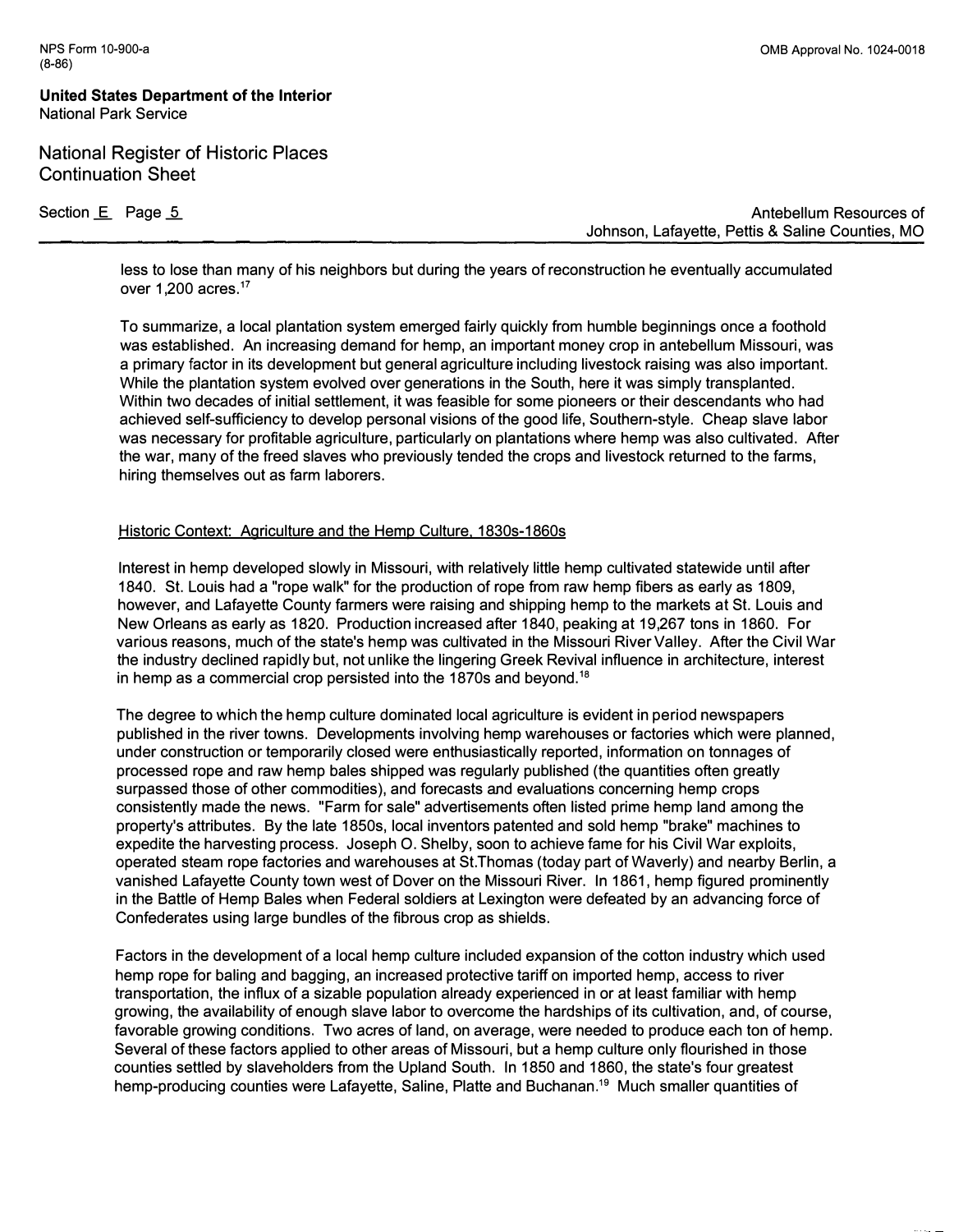**United States Department of the Interior National Park Service** 

**National Register of Historic Places Continuation Sheet** 

**Section E** Page 6 **Antebellum Resources of Antebellum Resources of Antebellum Resources of Johnson, Lafayette, Pettis & Saline Counties, MO** 

**hemp were produced in Johnson and Pettis Counties, a claim in the 1881 Johnson County history notwithstanding that hemp cultivation "was largely engaged in and brought considerable wealth to the farmers. "** 20

**In the river towns, hemp was received by local dealers or "forwarding merchants" who stored it in warehouses prior to shipment by steamboat to large markets at St. Louis and New Orleans. Lexington, in Lafayette County, was the primary shipping point for hemp in Little Dixie.**<sup>21</sup>**Waverly, Miami and Arrow Rock also were important export towns within the Show-Me Region, while even tiny Berlin, a longvanished port between Dover and Lexington, shipped hemp and had a rope factory (operated by Joseph 0. Shelby).**<sup>22</sup>**The raw hemp was compressed into bales or made into rope prior to shipment, and the hemp processing facilities were important local businesses. In 1853, Lexington's three rope factories operated by Moore & Waddell, the McGrew Brothers, and Anderson & Gratz--manufactured and shipped approximately 3,000 tons of hemp rope.<sup>23</sup>**

**Despite past "pecuniary embarrassments," Waverly's steam rope factory which had been closed for repairs reopened in February 1860, and the Waverly & St. Thomas Saturday Morning Visitor reported the news exuberantly:** 

**On Wednesday last, steam was raised, the old whistle sounded a prolonged signal of resurrection and life; the bands were strained on the pulleys, and the clatter commenced, which to persons of nervous temperaments, or with thumping headaches, is almost intolerable. On Thursday several of the jennies were set to work, and a splendid sample of new bale-rope, from new hemp, was produced ... . The factory is now in complete operation, having undergone thorough repairs, under the supervision of Mr. Gyle, an experienced machinist. Every thing is now in complete order, and an effective corps of operatives are employed. Messrs. G. M. Alexander and Joseph 0. Shelby, will always be in attendance. Mr. Alexander attends the duties of the office, and Mr. Shelby, with his coat off, will keep every hand to his place, and see that every picker, carder, condenser, spooler and spinner, is kept in constant motion. Mr. S. informs that the machinery of the Factory has now a capacity of turning off four tons of bale-rope per day, or about twenty-five tons per week. This, at \$140 per ton, will furnish the snug little sum of \$3,500 weekly, or \$175,000 annually, putting the rope at the low average of 7 cents a pound. The farmers in this fine hemp growing section, are determined to sustain the Factory, and thus, by holding up the arms of enterprising men, make a ready cash market for their staple. Give our industrious manufacturers time to breathe, and they will extricate themselves from all pecuniary embarrassments.<sup>24</sup>**

**When rural property in the hemplands was offered for sale, its suitability for hemp production was often mentioned as a selling point. In 1860, Samuel F. Taylor advertised three large farms for sale "on the Lexington and St. Louis Railroad in the Hemp region of Missouri, convenient to good schools, to churches, and in a neighborhood of good society."<sup>25</sup>R. H. Creel advertised a 240-acre farm near Waverly, "more than half of which is prime Hemp Land." On the farm were "a comfortable Dwelling-house of six rooms; a good Frame house, of two rooms, for servants; a Stable, Hemp House, Carriage House, an Ice House full of ice, and other necessary out-buildings."**<sup>26</sup>**William Dickson advertised his 800-acre farm on the Santa Fe Trail three miles east of Dover, with "a large Brick Dwelling House and Ell, with six rooms and two halls; Kitchen and Smokehouse of brick; two Negro Cabins, one of stone, the other frame;**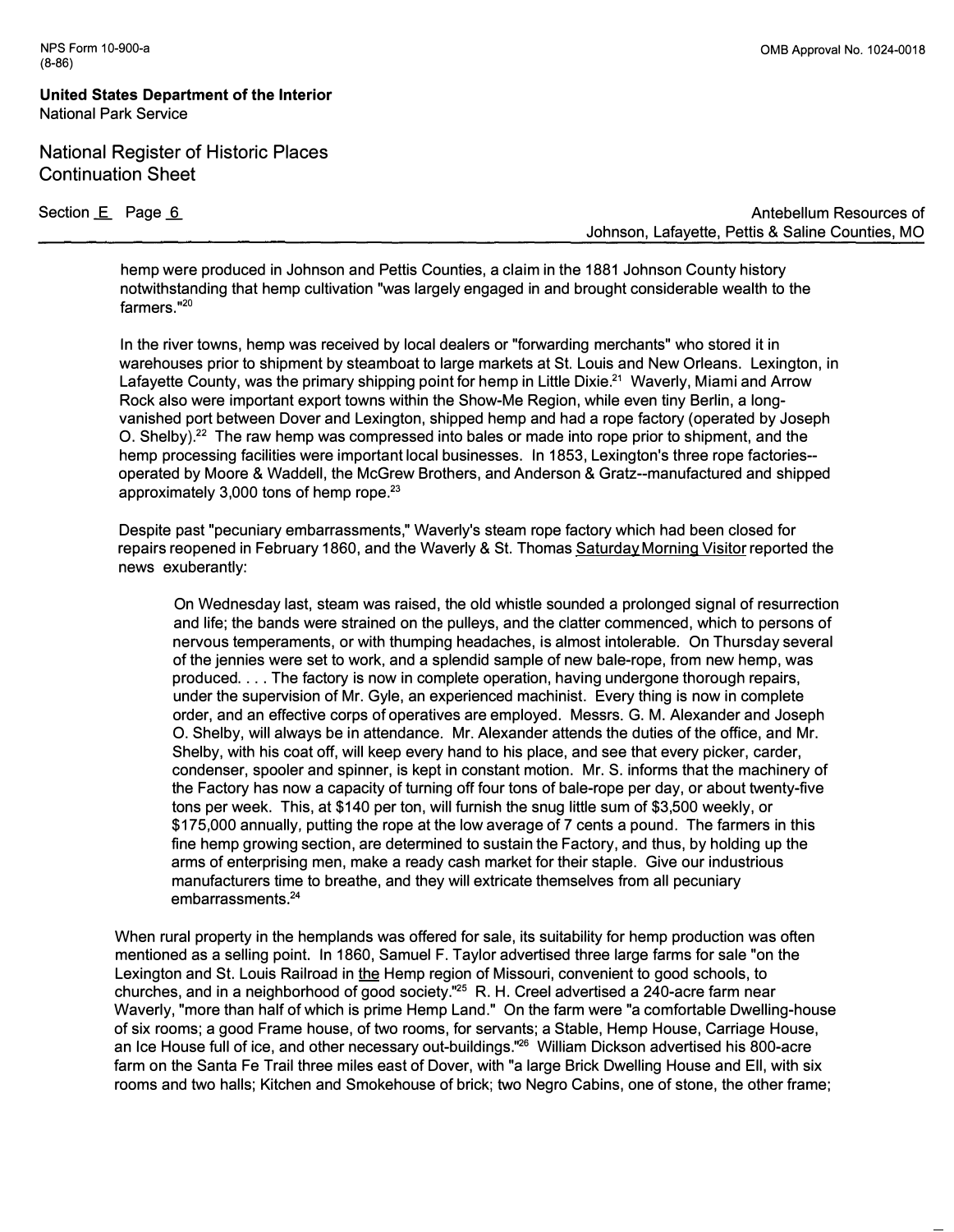**United States Department of the Interior National Park Service** 

**National Register of Historic Places Continuation Sheet** 

**Section £ Page L** 

**Antebellum Resources of Johnson, Lafayette, Pettis & Saline Counties, MO** 

**one Barn; an Apple Orchard (and) on another part of the Farm, a Frame Dwelling, with Apple Orchard and Stables. Both Dwellings have Wells of living water. The whole Farm is well supplied with Springs of running water. It is a good Hemp or Stock Farm."<sup>27</sup>**

**Just as all hemp growers did not build Greek Revival mansions, all builders of antebellum mansions were not hemp growers. Even in prime hemp country, hemp was much less of a universal crop than, for example, corn. Most hemp growers produced only one or two tons or less and some farmers seemingly had no interest in what others saw as a prime money crop, producing none or at least too little to report. No one, apparently, raised hemp exclusively. Hemp could be more profitable than corn, wheat or potatoes, but its cultivation was somewhat more of a gamble. Hemp prices could fluctuate wildly as they often did in the 1850s. Even in the most productive hemp regions, hemp fields sprawling over more than a hundred acres were the exception. Too, some farmers may have considered hemp cultivation somewhat plebeian. Still, local agriculture was dominated by the hemp culture for a couple of decades, most farmers in the river townships grew at least some hemp, and production was increasing on the eve of the Civil War.** 

**In the year ending June 30, 1860, Lafayette County produced 4,604 tons of hemp, nearly double the 2,462 tons produced a decade earlier. Saline County produced 3,998 tons in 1860, also a significant increase.**<sup>28</sup> **"[Hemp] ultimately became the main income producing crop of [Saline] county, its cultivation continuing to increase in acreage and quantity up to the beginning of the Civil War."** 29

**In Lafayette County's Lexington Township, one of the area's prime hemp growing areas, farmers also produced 185,980 bushels of corn in 1850 and 271,275 bushels in 1860. In addition to 6,530 bales of hemp and 8,356 coils of hemp rope, exports from Waverly in 1859 included wheat, corn, barley, potatoes, bulk meat and bacon.**<sup>30</sup>**During hemp's peak, Joseph 0. Shelby offered "highest cash prices" for wheat as well as for hemp.**<sup>31</sup>**Tobacco, grown by relatively few local farmers, was also an important regional crop. In Lexington Township, 28,500 pounds of tobacco were produced in 1850, and 77,500 pounds in 1860. Most farmers raised livestock, and sheep were popular along with beef cattle and hogs. A few farmers raised mules, widely used as draft animals. Between 1850-60, the number of cows and beef cattle owned by Lexington Township farmers increased from 2,536 to 3,137, sheep diminished somewhat from 2,465 to 2,235, and hogs increased from 6,749 to 8,264.**<sup>32</sup>

**Hemp farmers were especially concentrated in Lafayette County's Middleton Township, which included the port of Waverly. Eighty-five per cent of the Middleton Township farmers (51 of 60) grew enough hemp for reporting in the 1860 census.**<sup>33</sup>**Middleton Township farmers harvested 839.5 tons of dew-rotted hemp, an average of 16.46 tons per farmer. At this level, the farmers were practicing commercial agriculture on a grand scale. Throughout the Show-Me Region, five townships produced greater tonnages than Middleton but none had a higher percentage of farmers raising hemp. The second highest percentage was in Saline County's Grand Pass Township, where 69 per cent of the farmers averaged 10.28 tons.**<sup>34</sup>

**The most productive hemp township, in the year ending June 1, 1860, was Miami Township in Saline County. Miami Township farmers led the Show-Me Region with 1,224.5 tons of dew-rotted hemp. Dover Township in Lafayette County was second, with 1,168 tons harvested. Third was Saline County's Grand Pass Township, 1,028.5 tons. Fourth was Lafayette County's Lexington Township, 952.5 tons. Fifth was Saline County's Marshall Township, 897.5 tons. Lafayette County's Middleton Township, with the greatest**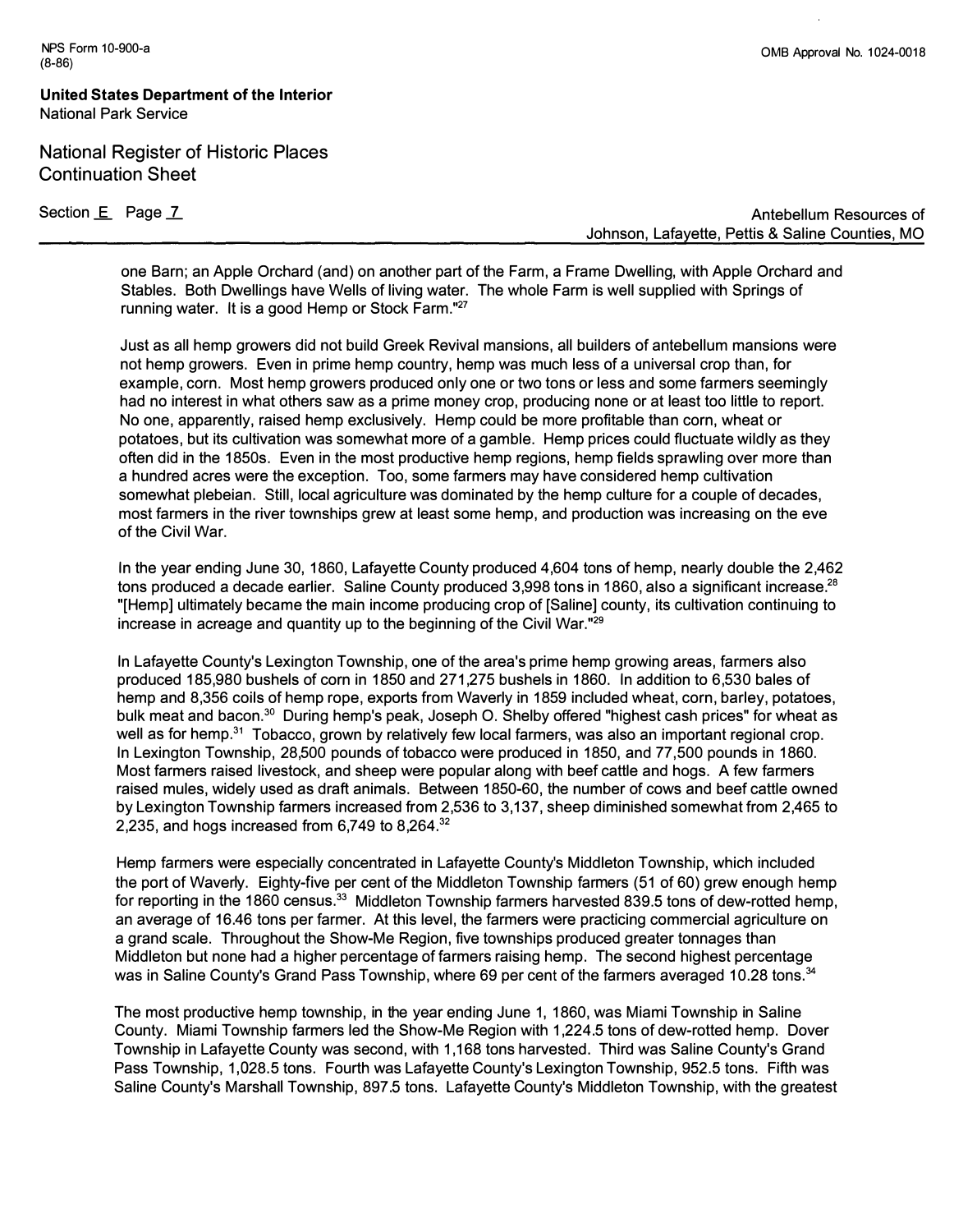**United States Department of the Interior National Park Service** 

# **National Register of Historic Places Continuation Sheet**

Section **E** Page <u>8</u>

**Antebellum Resources of Johnson, Lafayette, Pettis & Saline Counties, MO** 

**concentration of farmers growing hemp, was sixth, followed by Clay (Lafayette), Davis (Lafayette), Jefferson (Johnson), Arrow Rock (Saline), Freedom (Lafayette), Washington (Lafayette), Salt Pond (Saline), Blackwater (Saline), and Sni-a-Bar (Lafayette) townships.<sup>35</sup>**

**For many farmers, geography determined whether they invested heavily in hemp, if at all. Both Thomas Shelby and Minatree Catron, who lived in prime hemp country in Lexington Township, devoted much energy to the cultivation of hemp while also engaging in diversified agriculture. Assuming favorable soil and an adequate labor force, proximity to a river port was the other main requirement. General farming sufficed where distances from hemp dealers made hemp cultivation impractical, such as in Johnson and most of Pettis County. Although Southern plantations utilizing slave labor were concentrated around Georgetown in Pettis County, hemp production was insignificant at this inland location.<sup>36</sup>**

**Missouri's hemp industry grew substantially between 1850-60. The most prolific hemp farmer in the Show-Me Region was Aaron F. Bruce of Marshall Township in Saline County. Bruce's plantation produced 150 tons of dew-rotted hemp for the year ending June 1, 1860. Lafayette County's most prolific hemp farmer that year was John Webb, who harvested 80 tons on his Middleton Township farm. Other major growers in Lafayette County in 1860 included F. H. Isaacs of Lexington Township, 75 tons; William Neale, 74 tons in Dover and Middleton Townships; Logan B. Young, 65 tons in Dover Township; and J. D. Allen, 60 tons in Dover Township. Minatree Catron harvested 18 tons of dew-rotted hemp in 1850, a relatively large amount for that year, and 34 tons in 1860. Thomas Shelby produced 12 tons of dew-rotted**  hemp in 1850, and 47 tons in 1860--an amount surpassed by only a handful of other Lafayette County **farmers. Only one Lafayette County grower, John V. Webb, produced as much as 50 tons in the year ending June 30, 1850.** <sup>37</sup>

**After Bruce, Saline County's most prolific hemp farmers in 1860 were P. D. Booker, 57 tons, and R. E. McDaniel, 56 tons, both residing in Miami Township, and M. W. O'Banion, 50 tons, Marshall Township. George A. Murrell's 12 tons was a respectable amount for Saline County's Arrow Rock Township where only three other farmers produced more hemp in 1860: William B. Sappington, Willis Piper, and former Governor Meredith Miles Marmaduke. Marmaduke was one of Saline County's most prolific hemp farmers, with his acreage in Marshall and Arrow Rock townships producing 35 and 14 tons, respectively. Marmaduke owned 54 slaves.**<sup>38</sup>

**Compared with some of their neighbors, transplanted Virginians James M. Dinwiddie and William P. Robinson only dabbled in hemp despite favorable geography along Dover Road. Dinwiddie produced four tons of dew-rotted hemp in 1850, none in 1860. However, he grew corn, wheat and potatoes and raised livestock, and significantly expanded his agricultural production during this decade. Dinwiddie also is said to have engaged in land speculation and generally led a "life of leisure befitting a man of some wealth and distinguished lineage." Robinson harvested six tons of hemp in 1860, half a ton less than in 1850. Like Dinwiddie, he practiced general agriculture but on a somewhat smaller scale. In 1850 Theodore Gosewisch, a German immigrant rather than a Southerner, and with limited farming experience, managed to harvest three quarters of a ton of hemp. Some of their neighbors produced considerably larger amounts of hemp, but the amounts harvested by small-scale farmers like Dinwiddie and Robinson were closer to the norm not only in the Show-Me Region but throughout Little Dixie.**39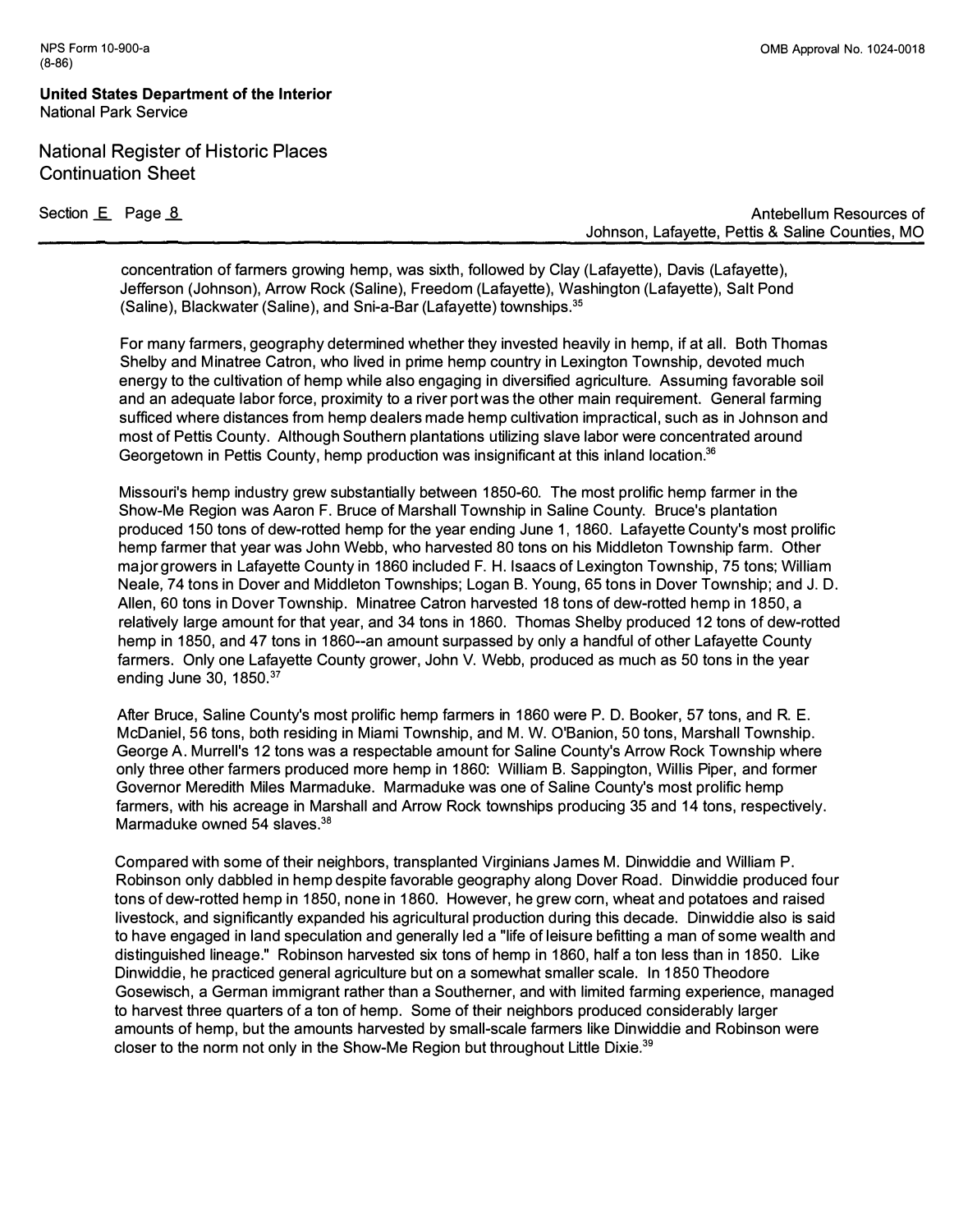# **National Register of Historic Places Continuation Sheet**

Section E Page 9

NPS Form 10-900-a

(8-86)

**Shortly before the Civil War, various "hemp brake" machines were introduced which reduced the manpower needed for breaking and cleaning the stalks of hemp. The mule-powered "Excelsior," one of three competing machines manufactured in Lafayette County, reportedly could process from 2,000 to 6,000 pounds of hemp a day and could be operated by whatever labor force was able: "men, women or boys, or hands that cannot do half-work with the hand-brake.'**<sup>140</sup>**A hemp-cutting attachment also was available for the McCormick reaper.<sup>41</sup>**

**But with the outbreak of war and the end of slavery, the severing of trade relations between North and South and closing of the Mississippi River, Missouri's hemp industry declined rapidly. In 1 870, statewide production of hemp was only 2,816 tons. Thomas Shelby, perhaps using one of the hemp machines invented and marketed prior to the Civil War, continued his hemp operation and produced 20 tons of dew**rotted hemp in the year ending June 1, 1870. But by this time the cotton industry, which had generated **most of the demand for the fiber, was using iron wire instead of hemp rope for bagging bales, and other markets had also disappeared.<sup>42</sup>One of these vanished markets was the U.S. Navy, which almost become an important domestic buyer of hemp in the 1 850s. In 1 852, the federal government constructed a factory to manufacture rope for the Navy at Memphis, Tennessee. However, farmers from Missouri and other hemp-producing states were unwilling to produce the water-rotted variety which the Navy preferred because of its superior qualities, because its production was even more laborious than dew-rotted hemp. The government continued purchasing hemp from foreign sources and ultimately donated its rope factory to the city of Memphis.<sup>43</sup>After 1 890, statistics on hemp production were not compiled in Missouri because the amounts harvested were so low. In Lafayette County, the last crop was reportedly harvested about 1 880 on the Varian Dysart farm south of Dover.<sup>44</sup>**

**The extent to which mechanized hemp processors, once perfected, might have revolutionized the system by making hemp farming less labor-intensive will never be known. Probably, the Civil War merely hastened by a few years hemp's inevitable demise.** 

## **Historic Context: Plantation Architecture. 1830s-1870s**

**With allowances for local nuances, cultural geographer Fred Kniffen's characterization of the circa 1 850 Upland South also depicts early settlement architecture in the Missouri River Valley. Kniffen, discussing folk housing as a key to diffusion, pointed out that plantation migrants initially favored a dwelling system that utilized log structures including houses which were often constructed in dog-trot form. With affluence, the log houses were converted into ( or replaced by) I-Houses constructed of timber or home-made bricks. Large transverse frame barns also were built. Kniffen described the Upland South, circa 1 850, as a large region inhabited by many small farmers who owned a few stock and hunted out of necessity, and by other migrants from a plantation background who developed areas where a plantation economy and settlement pattern prevailed. "They brought with them the 'big house' frame architecture, quarter cabins, and other settlement features of the old Tidewater plantation .... If the area possessed favorable natural attributes, notably extensive acreages of good soils, a plantation system arose." The Missouri River Valley's cultural as well as its architectural development was largely shaped by settlers much like those described by Kniffen.<sup>45</sup>**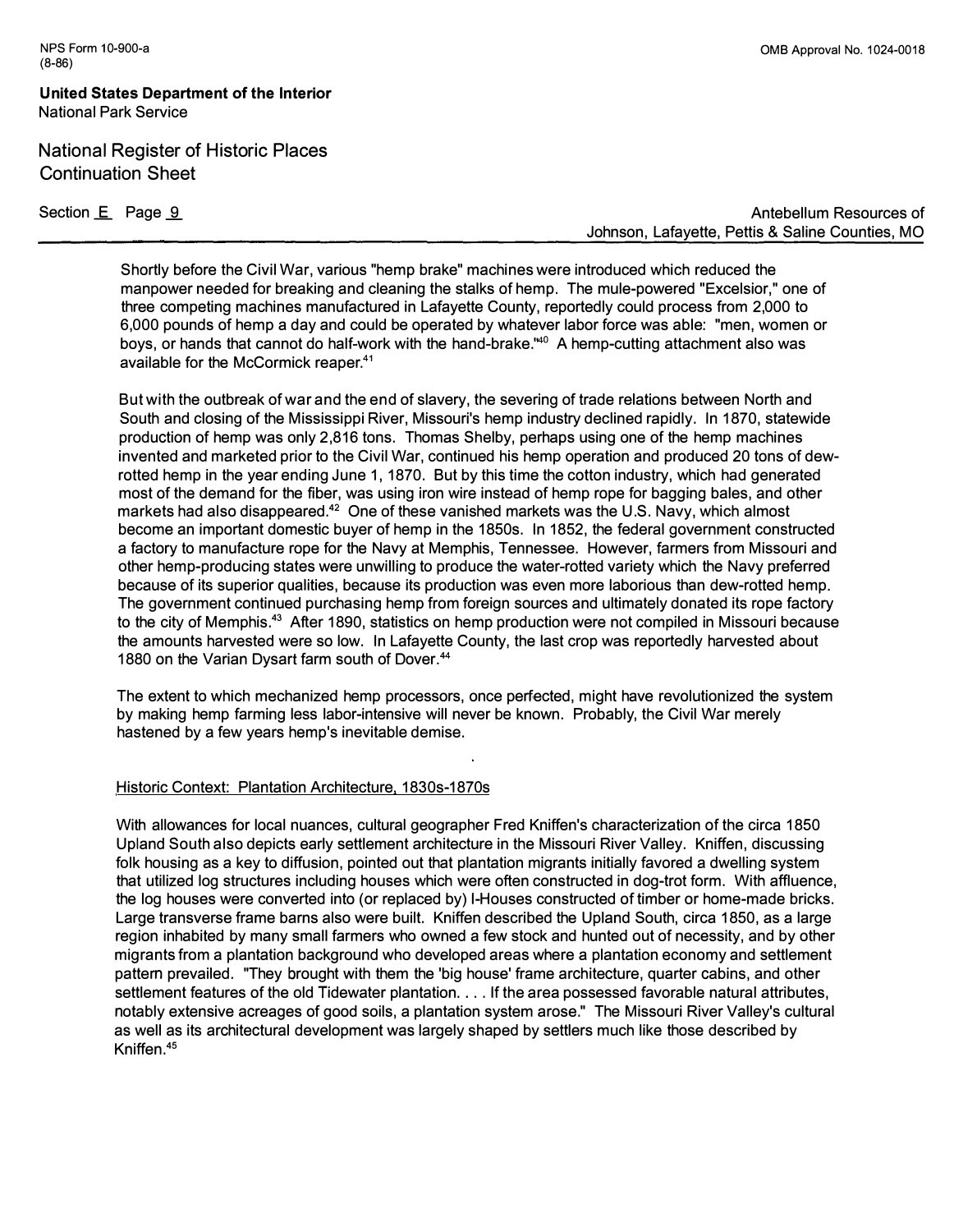**United States Department of the Interior National Park Service** 

National Register of Historic Places Continuation Sheet

Section E Page 10 **Section 2.0 Antebellum Resources of Section 2.0 Antebellum Resources of Antebellum Resources of Johnson, Lafayette, Pettis & Saline Counties, MO** 

**The area's early dwellings in simple single pen, double pen, dog-trot or saddlebag forms filled the basic requirements for shelter and security. Log cabins in the wooded hills were followed by more permanent structures on the prairie, once prairie soil was deemed suitable for cultivation. There was relatively little transitional architecture between pioneer dwellings and the first wave of plantation houses with classical features. Some pioneer buildings became ells to which the main blocks of I-Houses were attached.** 

**When early local I-Houses were stylized, Federal references were more prevalent than Greek Revival. But after about 1835, as the transplanted Southern culture became more firmly established, Greek Revival styling predominated. There were exceptions, but, on the Missouri frontier, textbook architectural details usually were simplified even on the finer houses.**<sup>46</sup>**While the early builders often had to fabricate or do without, by the 1850s millwork and other house parts in standard forms were readily available or could be custom-made in local shops. Finished material also could be ordered from catalogs but perhaps because of the cost, the long wait for delivery or other reasons, possibly cultural, Southerners in a frontier setting often simply improvised. Typically, the original owners were also the literal builders, perhaps with help from other family members or local "mechanics. "** 47

**The owner-builders of antebellum houses in agricultural areas of the Show-Me Region also were usually their own architects. Persons with architectural training were available for hiring, but they were much more likely to be consulted by wealthy merchants erecting city houses than by the plantation owners. Typically, these pioneers' designs were remembered from the places they left behind, or they were interpretations of illustrations in books or magazines, or both. They projected their ideas of leisure and aristocratic gentility on the local landscape, employing the styles of the period, within the constraints of what could realistically be accomplished under frontier conditions. Once an antebellum neighborhood was established locally, the early properties provided their own influence on the buildings that followed.** 

**Architectural texts with measurements and building tips were available even to the earliest builders. Asher Benjamin's books focusing on Roman and then Grecian schools of architecture, for example, provided plans for the construction of classical columns, pediments, architraves, door surrounds, mantels, etc. In his preface to The Practical House Carpenter (1830), Benjamin professed a strong desire to make his work useful to the "practical builder" without access to an architect. His target audience included virtually all of the early local builders:** 

**I consider it necessary that all practical house carpenters should be fully acquainted with the orders of architecture, particularly those who reside in the country, where they have no opportunity of consulting an architect: I have therefore been very particular in the descriptive part . . . [so] that a workman of ordinary capacity can make himself perfect master of the orders, without the aid of an instructor; and when he fully comprehends them, he will be able to understand the whole subject of this book. With a view to render this work completely a practical one, and to facilitate and assist the efforts of master carpenters, I have drawn all the architraves, base and sur-base moldings, and all other examples where it was possible to do so, at full size for practice, and I trust they will be found particularly useful to those carpenters who have not had an opportunity of learning to draw architectural subjects.**<sup>48</sup>

**While pattern book influences usually must be inferred, sometimes the resemblance of actual house parts to published drawings leaves little doubt of a relationship. For example, James M. Denny found mantels**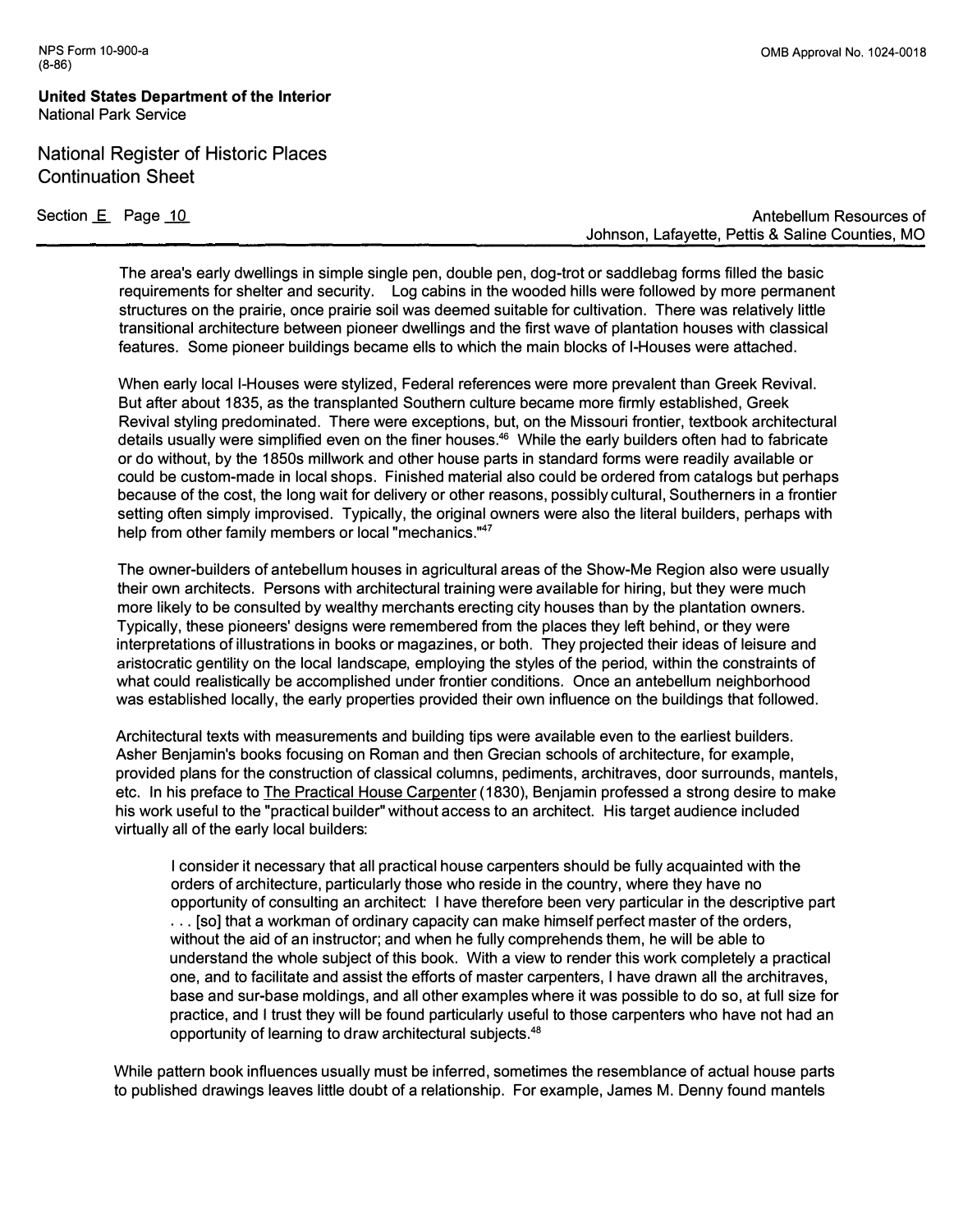**United States Department of the Interior National Park Service** 

**National Register of Historic Places Continuation Sheet** 

**Section E** Page 11 **Antebellum Resources of Antebellum Resources of Antebellum Resources of Johnson, Lafayette, Pettis & Saline Counties, MO** 

**and window enframements in the General David Thomson House in Pettis County which closely resembled plates in Benjamin's 1833 The Practice of Architecture (Thomson, General David, House, NRHP 10-4-82). Publication of Benjamin's book preceded construction of the Thomson House by seven years. The Thomson House is in the Georgetown area of Pettis County, where several Greek Revival I-Houses were constructed in the 1840s by slave-owning settlers (or their children) who came to the area from Virginia by way of Kentucky.** 

**In the absence of formally trained architects, most pioneer areas usually had their local craftsmen or "mechanics," men who were better suited than others for building houses because of their innate abilities, experience or both. In northern Lafayette County, George W. Garr and Napoleon Buck were trained carpenters, while Christopher Catron Jr. was "of a mechanical bent." In the 1840s, Catron helped brothers Minatree and Stephen in the construction of their brick Greek Revival I-Houses, along with his own, in the hemp country between Lexington and Dover. Catron is said to have fired and laid his own bricks and to have fashioned many of his tools. (The elder Christopher Catron, who came to Lafayette County in 1818, originally built a log house.) Garr learned carpentry in his native Virginia, then came to Lafayette County where he assisted in the construction of various Dover Road homes prior to the Civil War. Buck practiced carpentry in the Lexington area for two years before settling near Waverly, where he ultimately constructed a Greek Revival I-House that became the center of a large postbellum farm. Too, slaves undoubtedly assisted in the construction of many local plantation buildings, with some becoming accomplished carpenters, bricklayers, stonecutters, shingle makers, etc.**<sup>49</sup>

**While the following applies specifically to Clara Vista, a Catron-built Dover Road house which is no longer extant, in general these same** 

**techniques and materials were used in the construction of vernacular antebellum properties throughout the Show-Me Region:** 

**The shingles ... were hand split, the floor joists hand hewn. The ceiling rafters in the ell rooms were small tree trunks cut from the forest and notched with a wedge inserted to keep them from sagging. In the front rooms the ceiling rafters were hand hewn timbers. The lath was hand split hickory .... The interior trim and doors were of white pine, which was a luxury because it had to be shipped from St. Louis. Walnut was not then considered so fine in as much as it was to be had in great abundance in the forest. The doors in the front part of the house are of an especially dignified and beautiful design. They are, of course, hand made, and are put together not with nails, but with wooden pegs. It is believed that Christopher Catron made the doors himself. Each of the three houses which Christopher Catron built exhibits fine mass and proportion.**<sup>50</sup>

**While normally sealed from view, the rustic underpinnings of these vernacular dwellings are readily visible in the Minatree Catron House where an upstairs ceiling has collapsed, exposing the sycamore poles used for rafters and the hand-hewn hickory used for laths, and where flooring is missing from the east parlor, revealing the native walnut logs serving as floor joists. The Napoleon Buck House and the James Dinwiddie House also are sufficiently deteriorated to reveal details of their floor and ceiling support systems and brickwork.** 

**Bricks, until they became available from local commercial brickyards in the 1850s or so, were usually hand-fired from clay near the site of the house that was to be constructed. On Dover Road, bricks for the**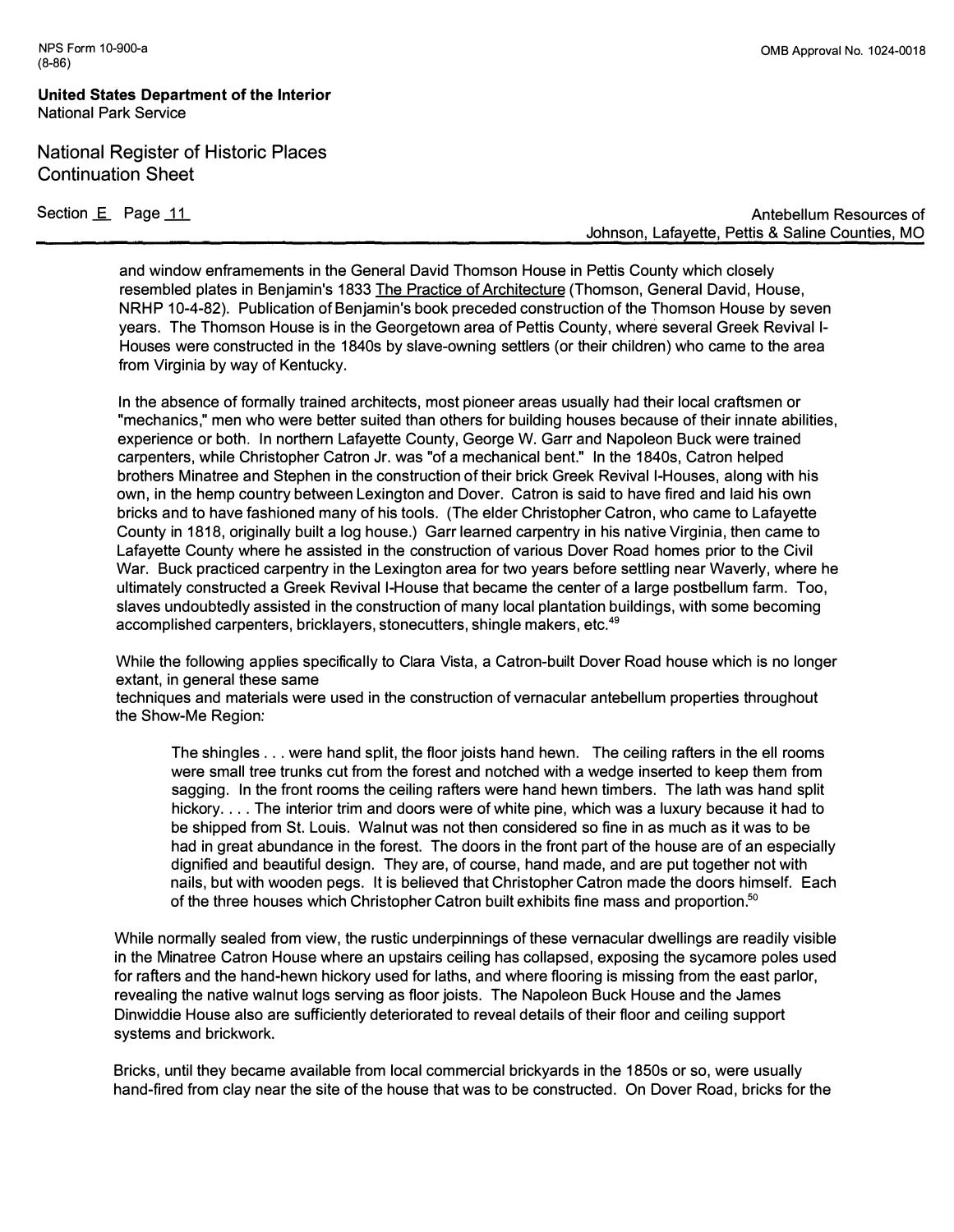**United States Department of the Interior National Park Service** 

**National Register of Historic Places Continuation Sheet** 

Section E Page 12

**Antebellum Resources of Johnson, Lafayette, Pettis & Saline Counties, MO** 

**circa 1855 Thomas Shelby House "were molded from the clay on this farm. The old brick kiln site east of the house ... can be found by a sunken place in the ground."<sup>5</sup><sup>1</sup>The kiln for burning brick for the Minatree Catron House was apparently on the south side of the Santa Fe Trail (U.S. 24), a short distance south of the house.<sup>5</sup><sup>2</sup>Christopher Catron "burnt the brick for his house and laid it himself. Traces of the brick kiln a few yards from the house may still be seen."<sup>53</sup>Bricks for Hicklin Hearthstone were "baked on the place from clay out of Lafayette's own soil. The bricks have faded through the years to a soft rose red."**<sup>54</sup>**The kiln for the Stephen Catron House was "on the extreme south boundary of the place. Negro slaves made the bricks."<sup>55</sup>**

**Clay quality and firing techniques varied, but in general the home-made bricks were softer and less precisely formed than commercial bricks of the period. There were also variations in color, texture and density. The original mortar was more pliable than most twentieth century mixes.<sup>5</sup><sup>6</sup>By the 1850s, local commercial kilns were producing "superior front brick" as well as regular wall brick. But even this late and in a "city," it was still not uncommon to burn one's own brick:** 

**Mr. Wm. S. Thomas is now making the brick for a large addition to his old Warehouse (in Waverly), so that his building will be 200 feet front, by 40 deep, two story high. Mr. Thomas is putting up his kiln near his Warehouse site, but intends to burn enough besides, for his suburban residence south of town.**<sup>57</sup>

**Local Greek Revival I-Houses typically have bricks laid in common bond although an interesting variation, Flemish bond, is found in primary elevations of antebellum properties in the Georgetown area of Pettis County including the William Gentry House, the Lewis Redd Major House and the David Thomson House.** 

**Vernacular Greek Revival architecture in the Show-Me Region involves such things as entrances with vertical sidelights and rectangular transoms, colonnades and pilasters referencing classical orders, shouldered architraves, entablatures (at least vestigial ones), 6/6 double-hung windows, symmetrical facades and, in the case of frame buildings, white paint. But the Greek style is a matter of degree. Relatively formal examples have well-articulated porticos, entrance arrangements and entablatures, but a simple doorway with transom and sidelights and at least a suggestion of columns or pilasters in the primary facade is sufficient to establish a link with Greek Revival.** 

**Plain square Doric columns usually were substituted for the technically correct rounded and fluted type (as on the Spratt-Aull House in Lexington)<sup>58</sup>because they were easier to construct. Paneled octagonal columns such as those on the Thomas Shelby House are a fine frontier compromise, while panels enhance the George A. Murrell House's otherwise plain square columns. Even relatively threadbare Greek Revival houses often have unusual features and, at least within the Show-Me Region, no two of these houses are alike. The Minatree Catron House is unique for its full-height pedimented portico with columns of soft brick rather than wood. Non-Greek window arches with keystones are present on the Theodore Gosewisch House,,a building believed erected by a German immigrant rather than by a Southerner. The most luxurious of the frontier mansions in the Show-Me Region--the William Limerick House, aka Linwood Lawn--has predominantly Italianate rather than Greek Revival styling.** 

**In Missouri, Georgian and Federal styles were supplanted by Greek Revival architecture during a transitional period, roughly circa 1835-45. Greek Revival buildings tended to be larger, more elaborate**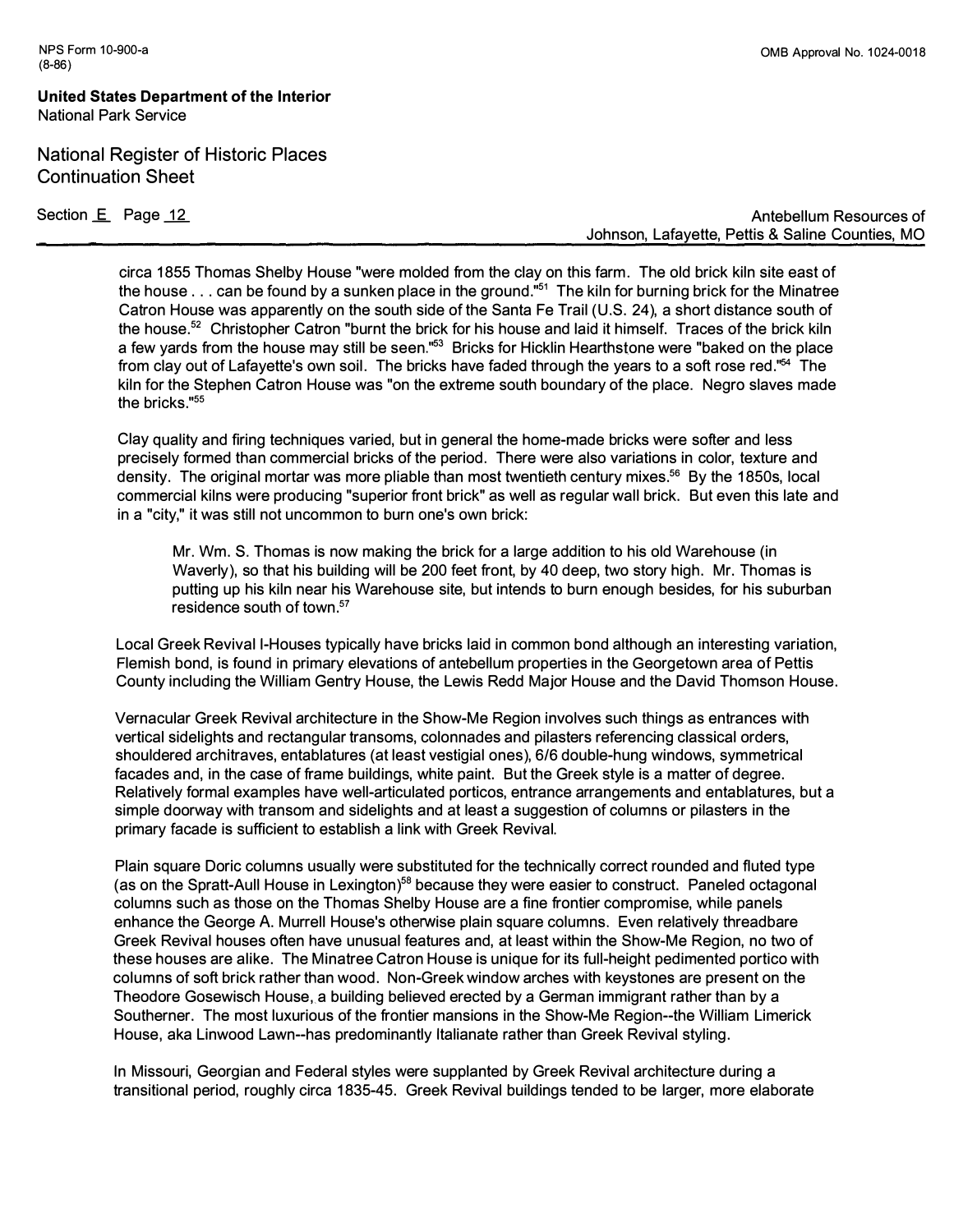**United States Department of the Interior National Park Service** 

**National Register of Historic Places Continuation Sheet** 

**Section <u>E</u>** Page 13

**Antebellum Resources of Johnson, Lafayette, Pettis & Saline Counties, MO** 

**and forceful. Classical porticos and front entrances enhanced by sidelights and rectangular transoms (rather than fanlights, which apparently were uncommon locally) were standard for Greek Revival. Front doors of Greek Revival I-Houses were likely to be enframed by shouldered or "dog-eared" architraves, often on both stories. Cornices were likely to be boxed in Greek Revival houses.<sup>59</sup>Older examples such as the circa 1840s James Dinwiddie House and the circa 1843 Minatree Catron House probably should be considered transitional buildings because some of their features are not exclusively Greek Revival. Later examples such as the circa 1855 William Gentry House, the circa 1854 George A. Murrell House, and the circa 1855 Thomas Shelby House display relatively strong Greek Revival characteristics.** 

**Greek Revival architecture, of course, did not end with the Civil War as is sometimes suggested. Apparently the style remained relatively popular in the Show-Me Region well into the 1870s.**<sup>6</sup> ° **For example in circa 1873, Napoleon Buck erected the type of Greek Revival mansion which he undoubtedly admired but apparently was not prepared to build prior to the war. Ultimately the style "which had formed imagination from Washington to Jackson" was a casualty of "the contemporary interest in medieval styles" which ushered in the Victorian era.**<sup>61</sup>**While perhaps "logic and the ostentation of the new-rich united to give the death sentence to the Greek Revival," it is not true that at the end of the Civil War "the last sparks of the Greek Revival tradition flickered and finally died."<sup>62</sup>Rather, as in Alabama, "despite a progressive drift away from the clear-cut Hellenic vision of the late 1830s and early 1840s, neoclassicism proved a hardy survivor ... . [and] never flickered out completely ... " 63** 

**Today the best Greek Revival/plantation landscape in the Show-Me Region is along Dover Road, a ten mile stretch of highway along the route of the Santa Fe Trail between Lexington and Dover in northern Lafayette County, but scattered antebellum and early postbellum properties have been identified in other parts of Lafayette County as well as in Johnson, Pettis and Saline Counties. Most of the builders pursued a Southern agricultural lifestyle, perhaps growing hemp as their primary money crop while engaging in diversified farming. The more prosperous agriculturalists aspired to develop their ideas of status and the good life, and this was reflected in the way they embellished their houses, in their architectural choices. Many of these Greek Revival properties have burned, collapsed or otherwise perished but the remaining fragments are strongly evocative of their past.**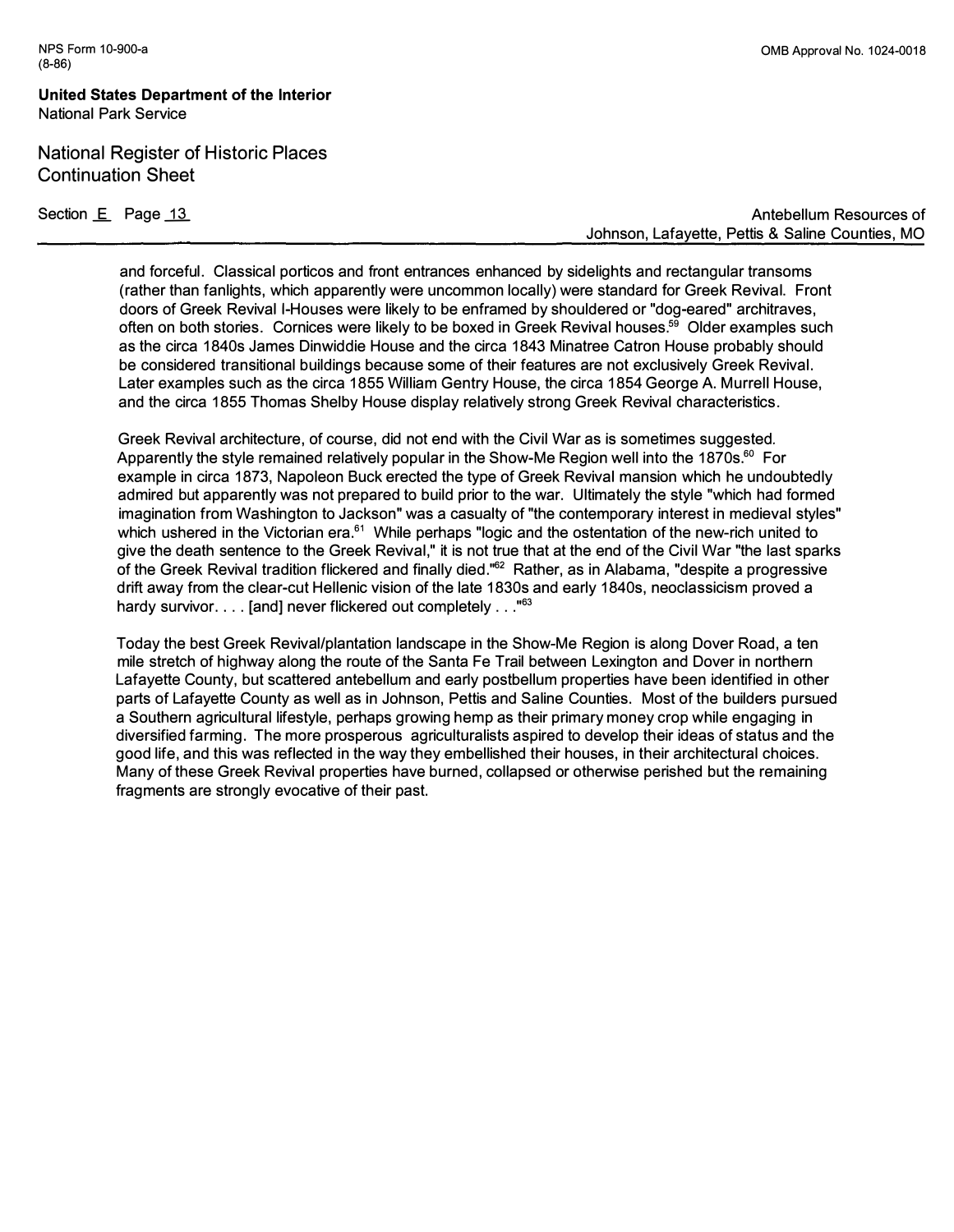National Register of Historic Places Continuation Sheet

Section **E** Page 14

**Antebellum Resources of Johnson, Lafayette, Pettis & Saline Counties, MO** 

#### **ENDNOTES**

**1Van Ravenswaay, Charles, "Arrow Rock, Missouri," Bulletin of the Missouri Historical Society 15 (April 1 959), pp. 204-208.** 

<sup>2</sup>**History of Saline County, Missouri (St. Louis: Missouri Historical Company, 1 881 ), pp. 1 44-1 45.** 

<sup>3</sup> Campbell, R. A., Campbell's Gazetteer of Missouri (St. Louis: R. A. Campbell, 1874), p. 299.

<sup>4</sup>**Campbel l, op cit. , p. 427.** 

**5History of Johnson County, Missouri (Kansas City: Kansas City Historical Company, 1881), pp. 212-213.** 

<sup>6</sup>**Van Ravenswaay, Charles, in Missouri: A Guide to the "Show-Me" State (New York: Hastings House Publishers, Inc., 1 954), p. 64.** 

<sup>7</sup>**Denny, James M., "Hicklin Hearthstone," National Register of Historic Places Nomination Form, 1 981 .** 

<sup>8</sup>**Hurt, R. Douglas, Agriculture and Slavery in Missouri's Little Dixie (Columbia: University of Missouri Press, 1 992), pp. x-xii.** 

#### <sup>9</sup>**Eighth Census of the United States. 1 860: Slave Schedule.**

<sup>10</sup>**Catron, Bess Davis, "Minatree Acres," in A History of Homes: A Collection of Historical Sketches of the**  Slusher Community (Slusher Homemakers Club, 1936), p. 37 (Typewritten and mimeographed, **pagination varies.)** 

1 1**Hurt, R. Douglas, Agriculture and** *Slavery* **in Missouri's Little Dixie (University of Missouri Press: Columbia and London, 1 992), pp. 21 9-223; 267; Scarpino, Philip V. , "Slavery in Callaway County,**  Missouri: 1845-1855," Missouri Historical Review 71 (October 1976), p. 23.

<sup>12</sup>**Blassingame, John W., The** *Slave* **Community (New York: Oxford University Press, 1 972), p. 1 59.** 

**<sup>13</sup>Hurt, R. Douglas, op cit. , and Manuscript Census Schedules, Slaves, 1 850 and 1 860, Saline County, Missouri.** 

**<sup>14</sup>Manuscript Census Schedules, Slaves, Lafayette and Pettis Counties, Missouri, 1 850 and 1 860.** 

<sup>15</sup> Hurt, R. Douglas, "Planters and Slavery in Little Dixie," Missouri Historical Review 88 (July 1994), p. **407.** 

<sup>16</sup> Waverly & St. Thomas Saturday Weekly Visitor, July 23, 1859.

<sup>17</sup> History of Lafayette County, Missouri (St. Louis: National Historical Company, 1881), pp. 566-567; **Portrait and Biographical Record of Lafayette and Saline Counties (Chicago: Chapman Publishing Co., 1 893), pp. 586-587; Stewart, Mary, in A History of Homes: A Collection of Historical Sketches of Slusher**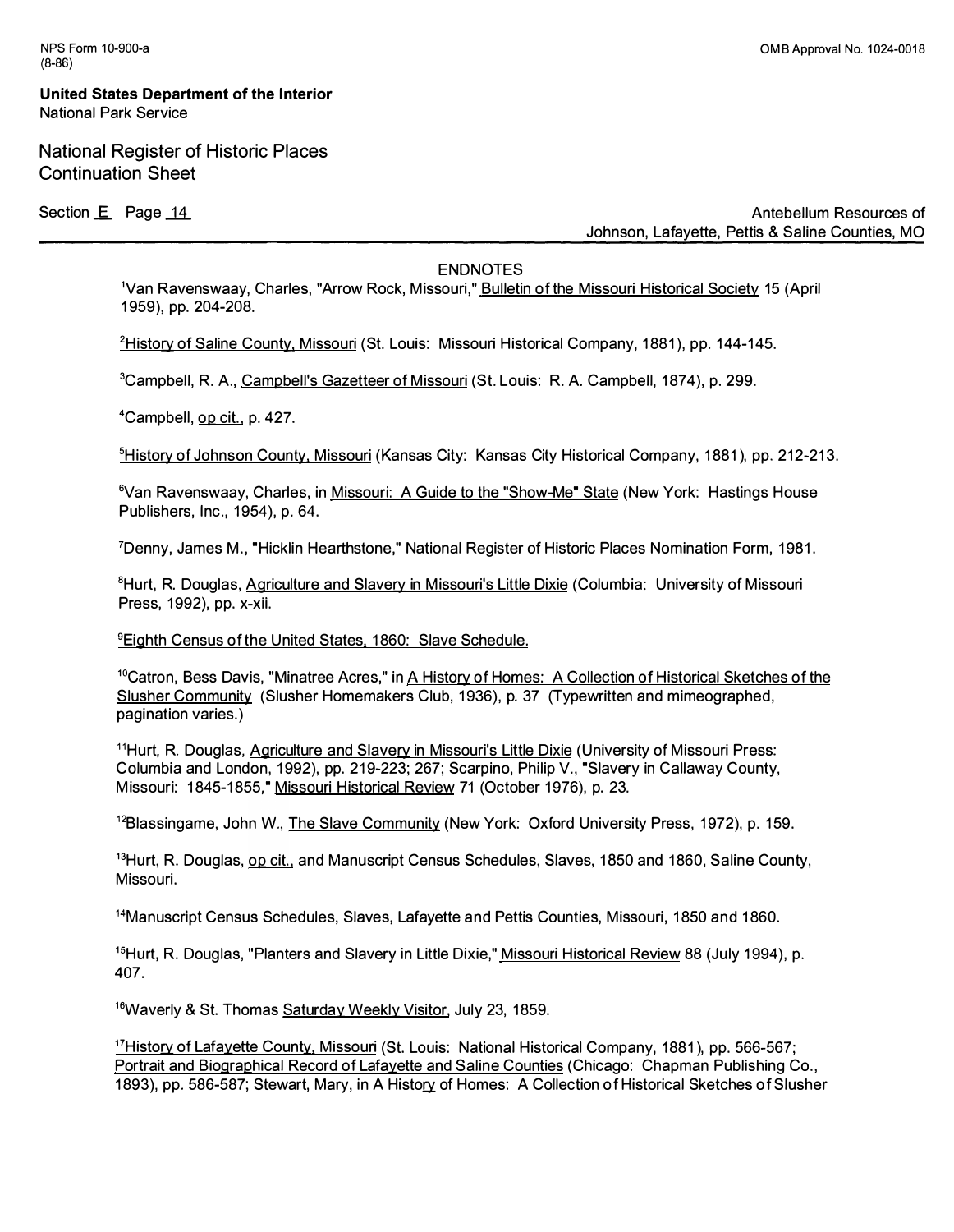**United States Department of the Interior National Park Service** 

**National Register of Historic Places Continuation Sheet** 

Section E Page 15 **Contract Contract Contract Contract Contract Contract Contract Contract Contract Contract Contract Contract Contract Contract Contract Contract Contract Contract Contract Contract Contract Contract Contr Johnson, Lafayette, Pettis & Saline Counties, MO** 

**Community. 1936, pp. 60-61; Manuscript Census Schedules, Slaves, Lafayette County, Missouri, 1860.** 

**<sup>1</sup> <sup>8</sup>Eaton, Miles W., "The Development and Later Decline of the Hemp Industry in Missouri," Missouri Historical Review, Vol. XLIII No.4 (July 1949), pp. 344-347; Hurt, R. Douglas, Agriculture and Slavery in Missouri's Little Dixie, op cit., p. 103.** 

**<sup>1</sup> <sup>9</sup>Eaton, op cit.** 

**<sup>20</sup>History of Johnson County, Missouri, op cit., p. 673.** 

<sup>21</sup>**Hurt, R. Douglas, Agriculture and Slavery in Missouri's Little Dixie, op cit., p. 103.** 

**<sup>22</sup>Waverly & St.Thomas Saturday Morning Visitor, November 27, 1858.** 

**<sup>23</sup>The Lexington Express, March 1, 1854.** 

<sup>24</sup>**Waverly & St. Thomas Saturday Weekly Visitor, February 18, 1860.** 

<sup>25</sup>**Waverly & St. Thomas Saturday Weekly Visitor, September 29, 1860.** 

<sup>26</sup>**Waverly & St. Thomas Saturday Weekly Visitor, April 2, 1859.** 

**<sup>27</sup>Waverly & St. Thomas Saturday Weekly Visitor, September 10, 1859.** 

<sup>28</sup>**Manuscript Census Schedules, Agricultur<sup>e</sup>, Lafayette and Saline Counties, Missouri, 1850** *a***nd 1860.**  The Manuscript Census, which reports agricultural production for individual farms, apparently indicates a greater tonnage for Lafayette County in 1860 than does the Agricultural Census of the United States, 1860. The Agricultural Census indicates that Saline County outproduced Lafayette County by more than **300 t***o***ns in 1860.** 

<sup>29</sup>Napton, William Barclay, Past and Present of Saline County, Missouri (Indianapolis and Chicago: **B***o***wen & C***o***., 1910), p. 132.** 

<sup>30</sup>Waverly & St. Thomas Saturday Weekly Visitor, December 24, 1859.

<sup>31</sup>Advertisement in Waverly & St. Thomas Saturday Morning Visitor, February 5, 1859.

<sup>32</sup>Manuscript Census, Agriculture, Lafayette County, Missouri, 1850 and 1860.

33 Amounts under 500 pounds apparently were not recorded.

<sup>34</sup>Manuscript Census Schedules, Agriculture, Lafayette and Saline Counties, Missouri, 1860.

<sup>35</sup>Manuscript Census Schedules, Agriculture, Lafayette and Saline Counties, Missouri, 1860, and Holmes, William Council Jr., "Nineteenth Century Hemp Culture in the Missouri River Valley," PhD dissertation,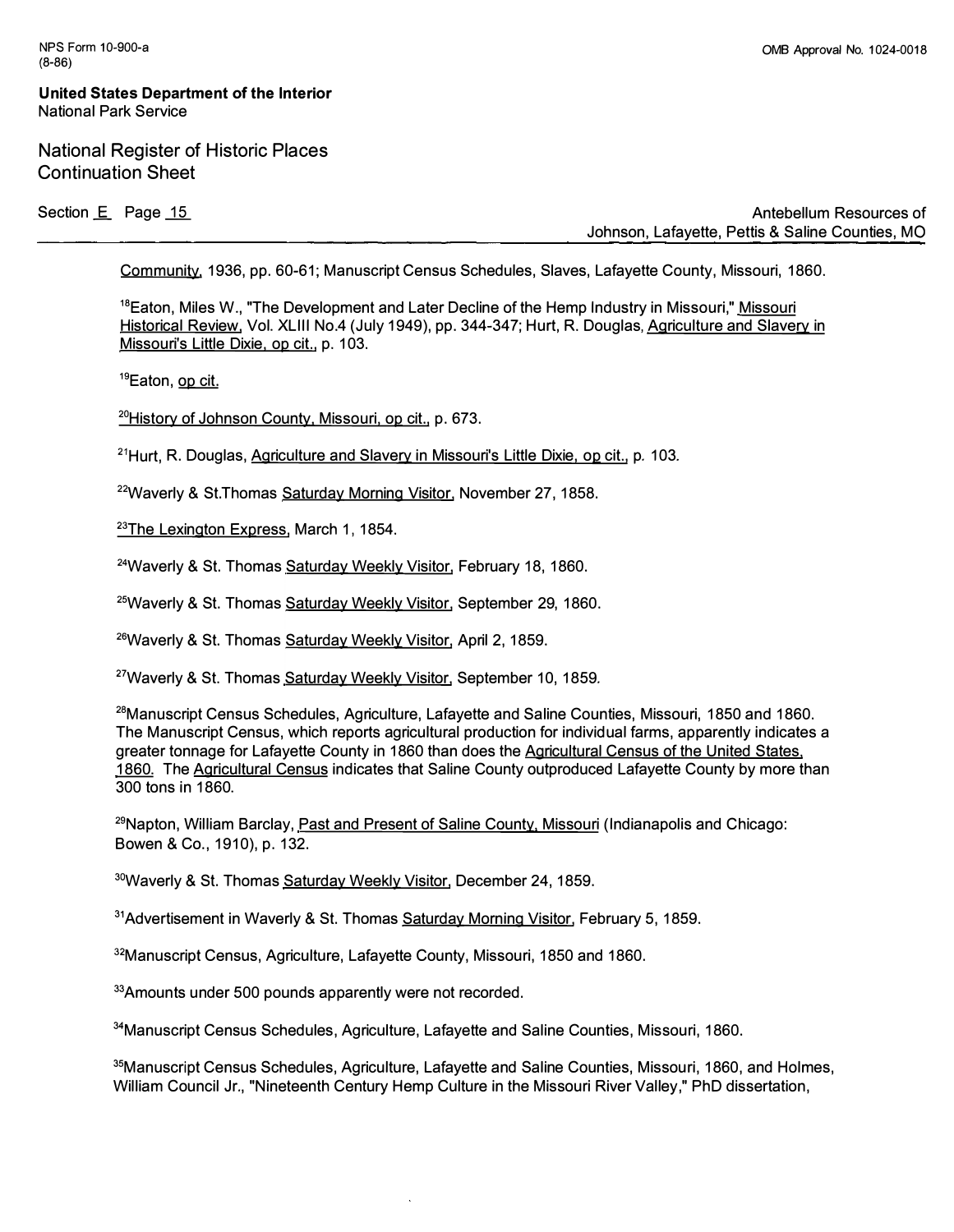**National Register of Historic Places Continuation Sheet** 

Section E<sub>\_\_</sub> Page 16 **Antebellum Resources of Section 2** Antebellum Resources of **Johnson, Lafayette, Pettis & Saline Counties, MO** 

**Graduate College of Texas A&M, August 1982.** 

**<sup>36</sup>In Mt. Sterling Township where Gentry lived, only four tons of dew-rotted hemp was produced in 1860 (by Clark Bouldin who also raised cattle, sheep and hogs and grew corn, oats, potatoes, etc.).** 

**<sup>37</sup>Manuscript Census Schedule, Agriculture, Lafayette and Saline Counties, Missouri, 1850 and 1860.** 

**<sup>38</sup>Manuscript Census Schedules, Agriculture and Slaves, Saline County, Missouri, 1850.** 

**<sup>39</sup>Manuscript Census Schedules, Agriculture, Lafayette County, Missouri, 1850 and 1860.** 

**<sup>40</sup>Advertisement in Waverly & St. Thomas Saturday Weekly Visitor, September 10, 1859.** 

<sup>41</sup> Napton, William Barclay, *Past and Present of Saline County, Missouri* (Indianapolis and Chicago, B. F. **Bowen & Co., 1910), p. 132.** 

**<sup>42</sup>Manuscript Census Schedule, Agriculture, Lafayette County, Missouri, 1870, and Eaton, Miles W., QQ cit., pp. 357-359.** 

**<sup>43</sup>Eaton, Clement, The Growth of Southern Civilization, 1790-1860 (New York: Harper & Row, 1961 ), p. 189.** 

44 Slusher, Elliot M., "Hemp As It Was Then," in A History of Homes, op cit., p. 41.

**<sup>45</sup>Kniffen, Fred, "Folk Housing: Key to Diffusion," Annals of the Association of American Geographers, Vol. 55, No. 4 (December 1965), p. 57 4.** 

**<sup>46</sup>The spectacular William Limerick House (Linwood Lawn) southeast of Lexington is a notable exception. At the time of its construction in 1858-59, The Lexington Express gushingly described the Limerick home as "palatial," and "larger than any house west of St. Louis." Nothing had been spared, the writer said, to make it a fine example of "the progressive age in which it was built."** 

**<sup>47</sup>This is confirmed for the Dover Road antebellums by an invaluable, privately circulated 1936 publication titled A History of Homes: A Collection of Historical Sketches of the Slusher Community. The various accounts by the several author/contributors leave no doubt that in terms of the design and construction of these antebellum homes, their ancestors "did it all."** 

**<sup>48</sup>Benjamin, Asher, The Practical House Carpenter (New York: Da Capo Press, 1972 reprint), pp. v-vi.** 

**<sup>49</sup>The History of Lafayette County. op cit. , pp. 546 and 662; Fulbright, Edna Frey, in A History of Homes, op cit. , pp. 73-77; and Portrait and Biographical Record of Lafayette and Saline Counties, op cit. , p. 159.** 

**5 °Fulbright, Edna Frey, op cit., pp. 73-77.** 

**<sup>51</sup>Moreland, Frances McFadin, op cit. , p. 66.**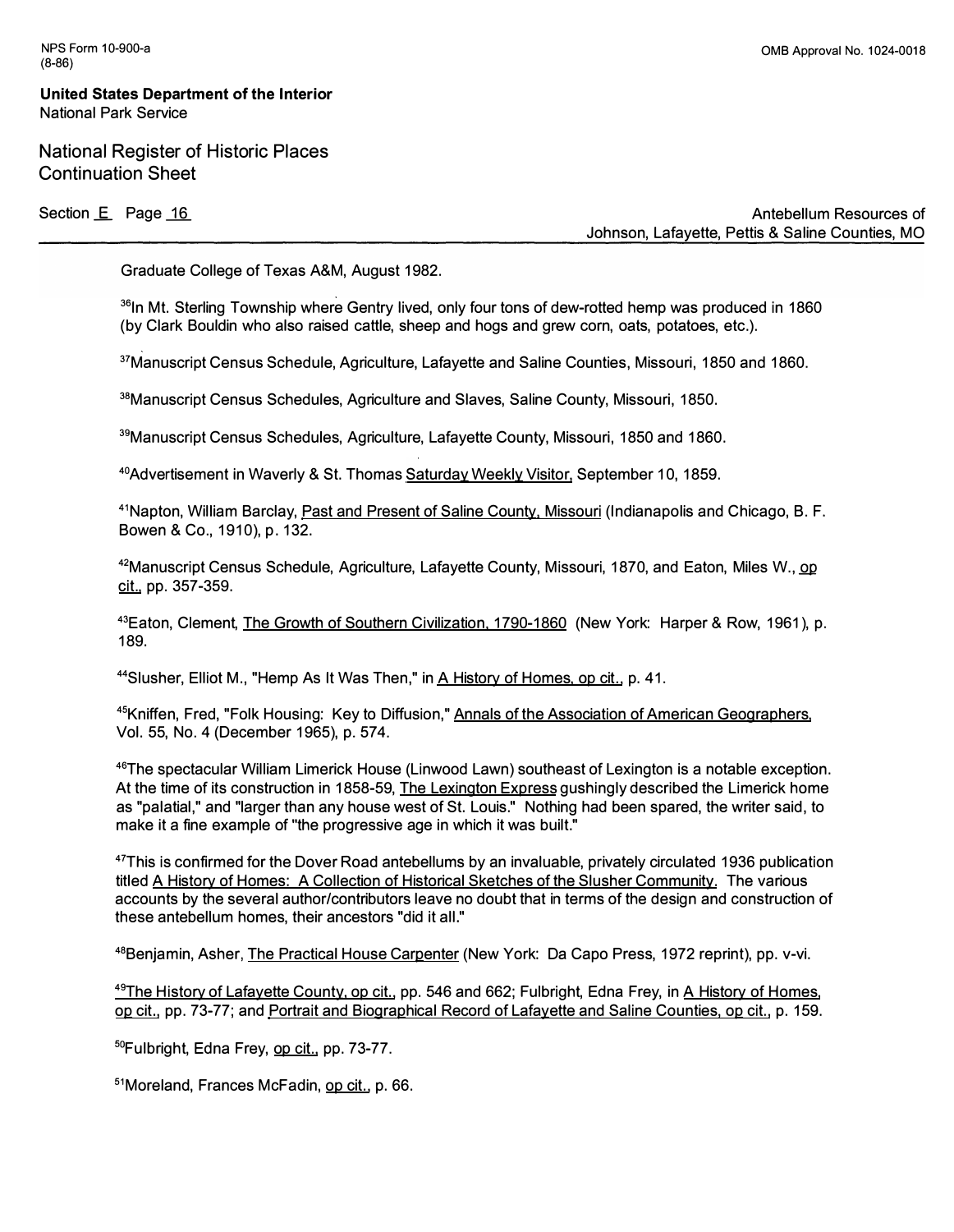National Register of Historic Places Continuation Sheet

Section E Page 17

**Antebellum Resources of Johnson, Lafayette, Pettis & Saline Counties, MO** 

**<sup>52</sup>Catron, Bess Davis, op cit., p. 36.** 

53**Fulbright, Edna Frey, op cit., p. 74.** 

<sup>54</sup>**Hicklin, Alma C. , in A History of Homes, op cit., p. 48.** 

**<sup>55</sup>Meyer, Charlene, in A History of Homes, op cit., p. 91.** 

**<sup>56</sup>The original mortar was softer than most twentieth century mixes, so that when harder bricks and modern mortar are used for repairs, new stress problems often result. Ideally, damaged soft brick walls are repaired with similar soft bricks salvaged from a local ruin. Instead of typical modern mortar, a high lime mix is recommended.** 

<sup>57</sup>**Waverly & St. Thomas Saturday Weekly Visitor, July 16, 1859.** 

<sup>58</sup>**The circa 1840/1850 Spratt-Allen-Aull House, 2321 Aull Lane, Lexington, was listed in the National Register on July 8, 1993.** 

<sup>59</sup>**Denny, James M., "A Transition of Style in Missouri's Antebellum Domestic Southern Architecture," Pioneer American Society Transactions, Vol. VII (1984), pp. 1-12.** 

**<sup>60</sup>Architectural surveys have been conducted in Johnson, Pettis, Lafayette and Saline Counties (the Show-Me Region) under Historic Preservation Fund grants administered by the Historic Preservation Program of the Missouri Department of Natural Resources' Division of State Parks.** 

**<sup>61</sup>Patrick, James, Architecture in Tennessee. 1768-1897 (Knoxville: University of Tennessee Press, 1981), p. 140.** 

**<sup>62</sup>Hamlin, Talbot, Greek Revival Architecture in America (Oxford University Press, 1944; reprint ed. , New York: Dover Publications, 1964), pp. 336-337.** 

<sup>63</sup>**Gamble, Robert, Historic Architecture in Alabama: A Primer of Styles and Types, 1810-1930 (Tuscaloosa: University of Alabama Press, 1990), p. 78.**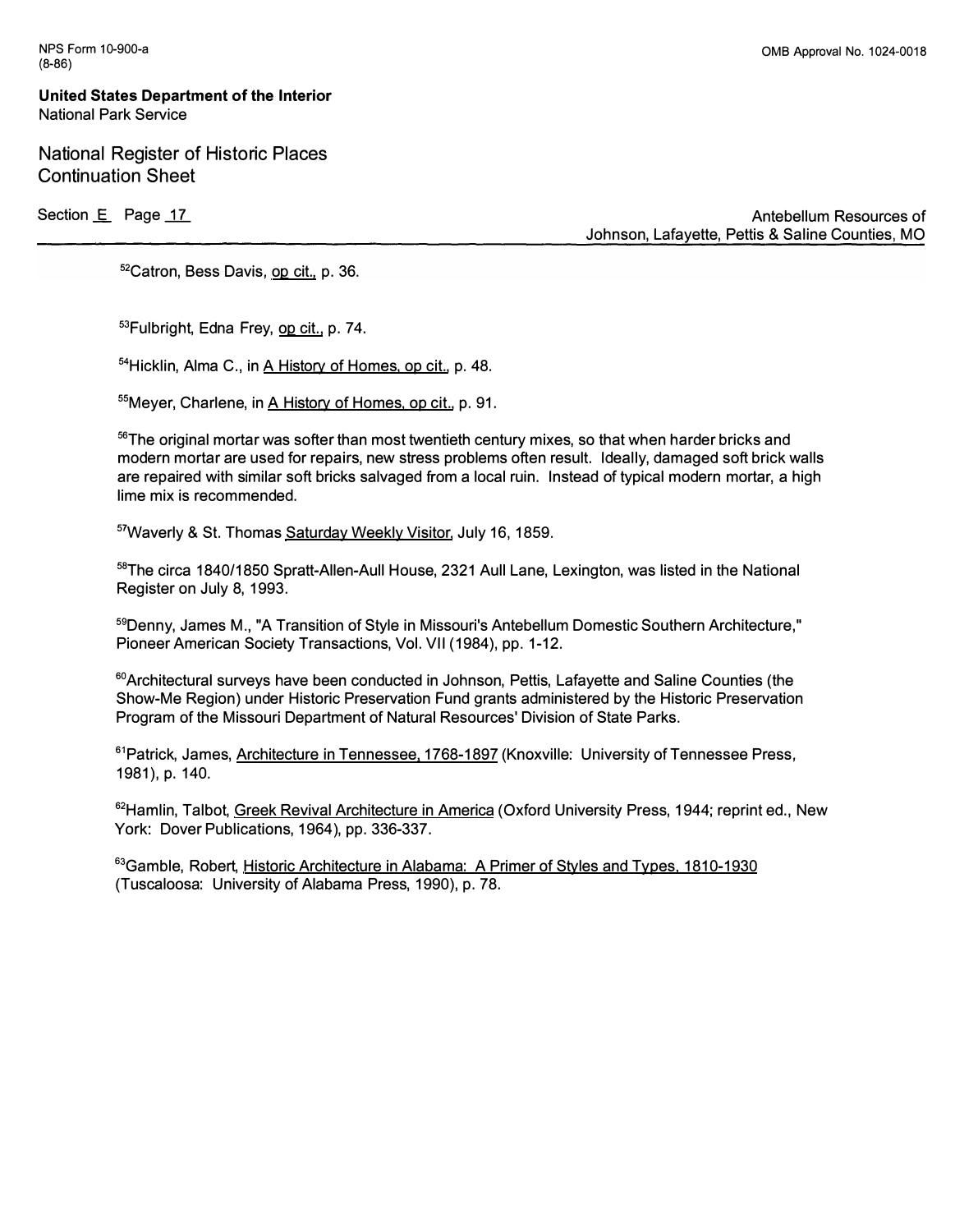# **National Register of Historic Places Continuation Sheet**

Section **F** Page 1

**Antebellum Resources of Johnson, Lafayette, Pettis & Saline Counties, MO** 

## **ASSOCIATED PROPERTY TYPES**

**Property Types Outline: Property types and subtypes are arranged as follows, but only variations on the Greek Revival I-Houses and Ancillary Structures and subtypes are discussed in terms of description, significance and registration requirements. Property types which may be developed under other historic contexts are listed but not discussed.** 

## **I. GREEK REVIVAL I-HOUSES AND COTTAGES**

**Description** 

- **A. Greek Revival I-House** 
	- **( 1) Central Passage I-House**
	- **(2) Side Passage I-House**
- **B. Greek Revival Cottage ( 1 ) Central Passage Cottage**
- **(2) Side Passage Cottage**
- **Significance**
- **Registration Requirements**
- **II. ANCILLARY PROPERTIES**

**Description A. Barns B. Other Ancillary Properties Significance Registration Requirements** 

- **111. DOUBLE-PILE DWELLINGS** 
	- **A. Georgian Plan Houses and Cottages**
	- **B. Temple Front Dwellings**
	- **C. Side Hall (Townhouse) Dwellings**
- **IV. MISCELLANEOUS LARGE DWELLINGS** 
	- **A. Cross-Plan Dwellings**
	- **B. Asymmetrical Dwellings**

## **I. Property Type: GREEK REVIVAL I-HOUSES AND COTTAGES**

**Description: Greek Revival I-Houses**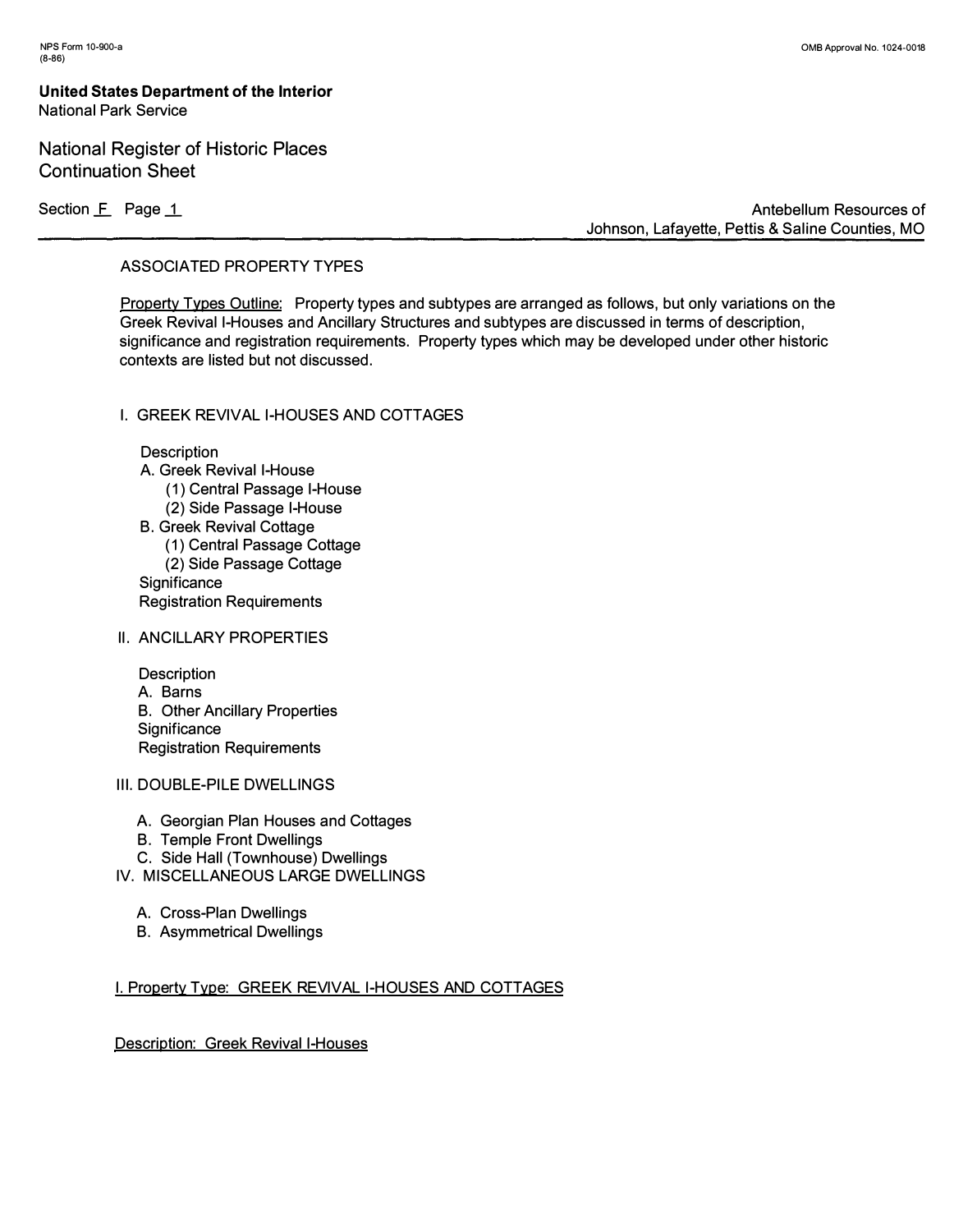# National Register of Historic Places Continuation Sheet

Section **F** Page 2

**Antebellum Resources of Johnson, Lafayette, Pettis & Saline Counties, MO** 

**Greek Revival is the most identifiable style associated with the development of antebel lum plantations in the Show-Me Region from the 1 830s-1 860s, and the style persisted into the 1 870s. The vernacular 1- House, which evolved in the United States from Engl ish prototypes and symbolized economic achievement, was apparently the most common large dwelling form of the plantation builders in that portion of the Missouri River Valley consisting of Johnson, Lafayette, Pettis and Saline Counties. In this particular combination of form and architectural style, Greek Revival I-Houses are distinguished from other I-Houses of the period solely by the presence of predominantly Greek Revival detailing.** 

**Greek Revival was a dominant style in American architecture in the mid-nineteenth century. The style was associated with classical Greece and the ideals of democracy, and builders of houses with Greek Revival styl ing perceived themselves as making a patriotic as well as an economic statement.<sup>1</sup>Greek Revival "represented the single serious attempt of the American architects to develop a national style from the architectural inheritance of Greece and Rome."**<sup>2</sup>**Greek Revival elements appeared not only on dwellings but also on churches, commercial and public buildings and other properties. Within domestic properties locally, the architectural range is from fine, high-style, temple-front mansions with bold ornamentation to simple tenant houses with little more than symmetry, sidel ights and a transom linking them to Greek Revival.** 

**Because the basic form of the vernacular I-House is so straightforward, these buildings could be made fashionable by adding details of whatever style was in vogue: They still looked good . Their strongly geometric form made them particularly suitable as a medium for Greek Revival architecture. Over a somewhat greater time span, elements of Federal, Georgian, Gothic Revival, Italianate and Queen Anne were incorporated in or superimposed on the basic I-House form, and traces or even major elements of these styles were sometimes combined with Greek Revival detailing. For example, Italianate brackets are present on numerous Greek Revival properties in the Show-Me Region. The George A. Murrell House in Saline County has such brackets. Other mixed or transitional I-Houses such as the James Dinwiddie and Minatree Catron properties in Lafayette County retain vestiges of Georgian and Federal styl ing in conjunction with their more forceful Greek Revival features.**<sup>3</sup>

**The Greek Revival I-House is a rectangular, two-story building of frame or brick construction with a parallel orientation and (usually) a side-gabled roof. Hipped and other roof forms are also seen. Greek Revival and other vernacular I-Houses vary somewhat as to floor plan, but one room depth is essential. The traditional form has a central hal lway or passage containing the primary entrance, flanked by two comparably-sized rooms, one of which served as a parlor. The opposing room, perhaps not quite as wellappointed , was used variously as a dining room, bedroom or second parlor (See illustration, "Typical Greek Revival Central Passage I-House"). Similar but less ornate rooms upstairs were bedrooms. Usually, the base of the staircase leading to the second floor is in the hallway near the entrance. This**  form of Greek Revival I-House is called the Central Passage I-House. In their basic, unadorned form, I-**Houses are relatively austere, symmetrical buildings. To be considered a Greek Revival I-House, some combination of shouldered architraves, sidelights and transom, boxed cornices, classical pilasters, porticos supported by columns, entablatures with raking cornices, etc. , would be present.** 

In an important subtype, the main block consists of only one room and a hallway, rather than two rooms flanking a central hallway. This variation is called the Side-Passage I-House. Both Central Passage I-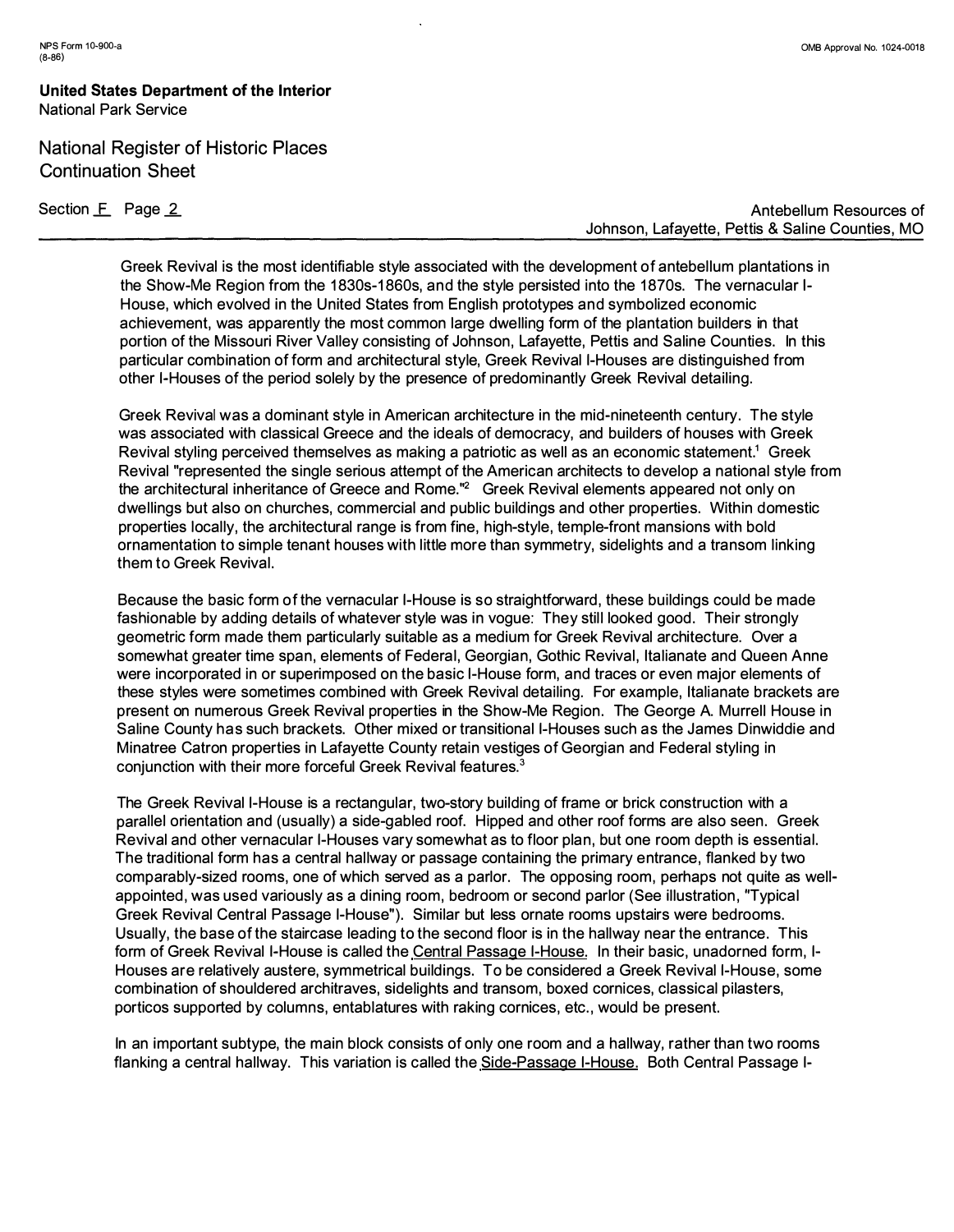# **National Register of Historic Places Continuation Sheet**

Section **F** Page 3

**Antebellum Resources of Johnson, Lafayette, Pettis & Saline Counties, MO** 

**Houses and Side Passage I-Houses a***l***so were constructed with truncated second f***l***oors, and these variations are ca***ll***ed Centra***l* **Passage Cottages and Side Passage Cottages.** 

**Many Greek Reviva***l* **I-Houses have a rearward extension (e***ll***) of one or two stories origina***ll***y containing a kitchen, dining room and other faci** *l* **ities. Two-story e***ll***s typica***ll***y had bedrooms upstairs. The point at which an e***ll* **is attached to the main b***l***ock varies. Some e***ll***s are direct***l***y behind the main b***l***ock's centra***l*  **passage, resu***l***ting in a bui** *l***ding shaped** *l* **ike the** *l***etter T, inverted . Some are f***l***ush with the** *l***eft or right gab***l***e ends, resu***l***ting in a bui***l***ding shaped** *l* **ike the** *l***etter L. Others are somewhere in between. Two-story e***ll***s may or may not be of the same height as the main b***l***ock.** 

**In some cases, e***ll***s were** *l* **ived in for a few years before owners became sufficient***l***y prosperous to add a main b***l***ock. Converse***l***y the two-story e***ll* **of the Napo***l***eon Buck House, which has a ga***ll***eried porch, apparent***l***y was constructed after the main b***l***ock.** 

**Antebe***ll***um "pre-rai***l***road" I-Houses in a***ll* **forms have frames of braced timber or** *l***ogs. The bui** *l***ders used whatever native** *l***umber was avai** *l***ab***l***e. Wa***l***nut and oak, both p***l***entifu***l* **in the Missouri River Va***ll***ey, were popu***l***ar choices. These woods were re***l***ative***l***y resistant to insects and dry rot and have survived un***l***ess subjected to moisture over an extended period. Joints were hewn and meshed in various ways, often with wood pegs to** *l***ock the members in p***l***ace. Origina***l* **framing is visib***l***e today in deteriorating houses, as we***ll*  **as in period barns. In some cases, interior wa***ll***s were bricked up with nagging at the** *l***ower** *l***eve***l* **. The wa***ll***s were p***l***astered, perhaps with a horse-hair mix for added strength, and then usua***ll***y were papered . Wood-sided exteriors of most Greek Reviva***l* **I-Houses were painted white,** *l* **ike a Greek temp***l***e.** 

**With few exceptions, and perhaps none, bricks for** *l***oca***l* **brick I-Houses were made by s***l***aves in ki***l***ns near the construction sites. Some bui** *l***ders continued firing their own c***l***ay even after bricks cou***l***d be purchased in the region's** *l***arger towns, because transportation to rura***l l***ocations was a***l***ways a prob***l***em. Homemade bricks vary in intensity and hue, but a***ll* **are basica***ll***y red. They a***l***so vary in density, size and hardness, a***l***though they are significant***l***y softer than the commercia***l* **bricks that eventua***ll***y became avai***l***ab***l***e.** 

**Fu***ll***-height pedimented porticos or re***l***ative***l***y simp***l***e one-story porches supported by round or (much more often) square co***l***umns are typica***l* **. Square co***l***umns, or possib***l***y octagona***l* **co***l***umns, are more common than traditiona***l* **round co***l***umns on vernacu***l***ar Greek Reviva***l* **I-Houses because they were much easier to construct using avai** *l***ab***l***e materia***l* **. Capita***l***s and bases were a***l***so simp***l***ified.** 

**Side-gab***l***ed roofs are the most common form, but hipped roofs are found on a few vernacu***l***ar I-Houses. The George A. Murre***ll* **House, for examp***l***e, has a** *l***ow hipped roof a***l***ong with a fu***ll***-height portico. On the predominate gab***l***e-ended profi** *l***e, roof ends may or may not be f***l***ush with the gab***l***e wa***ll***s. F***l***ush or near***l***y f***l***ush roof ends such as those on most of the** *l***oca***l* **examp***l***es have been associated with Southern bui** *l***ders. Origina***l* **roofing was either wood shing***l***es or meta***l* **.** 

**Pairs of end chimneys are more prevalent than central chimneys on I-Houses within the Show-Me Region, and end chimneys (inside or outside) are often associated with houses constructed by Southerners. The Napoleon Buck House has central chimneys, while the other seven properties nominated in conjunction with this cover document have interior end chimneys. E***ll***s a***l***so have chimneys, typica***ll***y at the rear wa***ll* **or the inside wa***ll* **where the kitchen was** *l***ocated. Regard***l***ess of the chimney p***l***acements, origina***l* **firep***l***aces**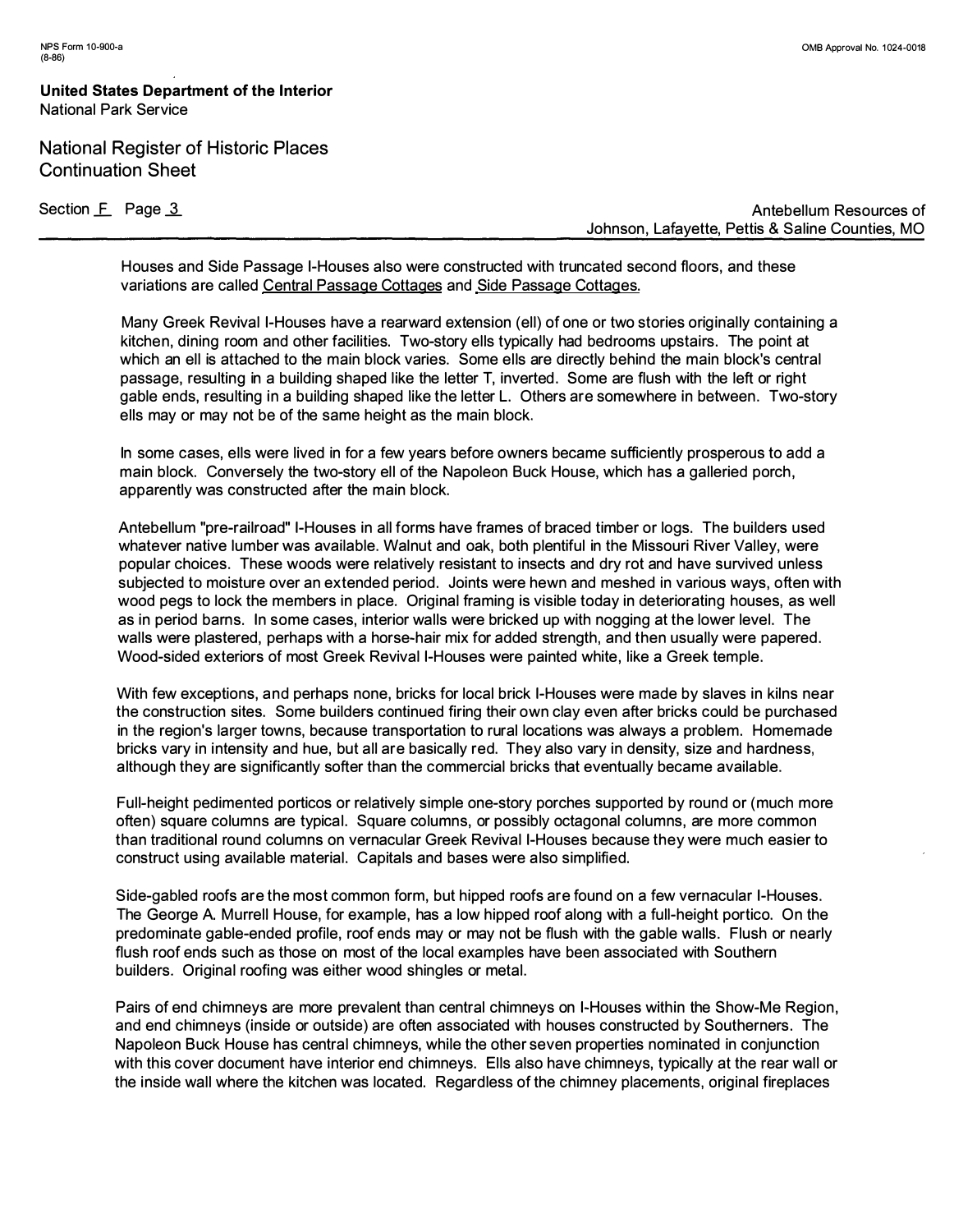## **National Register of Historic Places Continuation Sheet**

Section **F** Page 4

**Antebellum Resources of Johnson, Lafayette, Pettis & Saline Counties, MO** 

**in Greek Revival I-Houses were delineated with decorative pilaster mantels. Kitchen fireplaces were less likely to have an ornamental mantel.** 

**Subtype: Central Passage I-Houses** 

**The Central Passage I-House, in addition to being of two full stories and only one room depth, has a**  parallel orientation with two rooms and a central hallway in its main block. The primary fenestration is **usually balanced, with either three bays or five bays flanking the central entrance. The number of window openings was primarily a matter of preference. Additional windows cost somewhat more money and took longer to construct, but they admitted more light and air. Some large and relatively elaborate properties (such as the William Gentry House) have only three bays while some smaller, relatively plain houses (such as the Wi lliam P. Robinson House) have five. In all cases in this subtype, the primary entrance serves as the central bay. The Central Passage I-House subtype becomes a Greek Revival I-House**  when Greek Revival styling, as described above, is present.

**Subtype: Side Passage I-Houses** 

**The Side Passage I-House ( aka Two-Thirds House), in addition to being of two full stories and one room**  depth, has only one room and a hallway in its main block. The primary elevation is two-bay or three-bay **(with a room containing one or two window openings either left or right of the main entrance). The Side Passage I-House subtype becomes a Greek Revival I-House when Greek Revival styl ing, as described above, is present. This is a relatively uncommon form in the Show-Me Region.**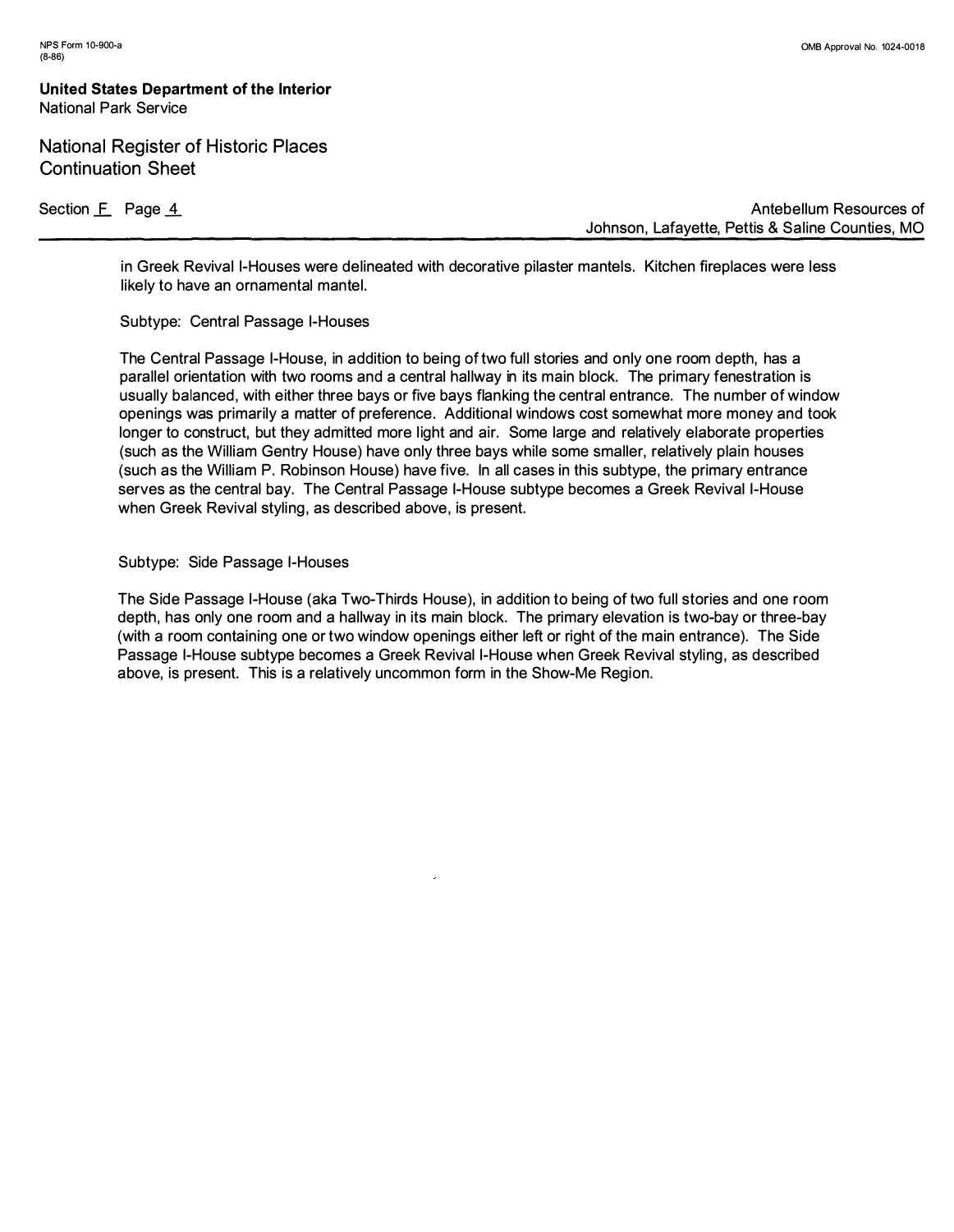National Register of Historic Places Continuation Sheet

Section **F** Page 5

**Antebellum Resources of Johnson, Lafayette, Pettis & Saline Counties, MO** 

#### **Description: Greek Revival Cottages**

**Subtype: Central Passage Cottages** 

**Central Passage Cottages are generally similar to Central Passage I-Houses, with a main block of one room depth consisting of two rooms flanking a central hallway, but these are not true I-Houses because they lack a full second floor. Instead, this subtype typically has a front-facing gable containing a window or possibly an upstairs doorway onto a porch deck. While there may be more than one upstairs room, the second floor is truncated so that upstairs rooms invariably have less headroom than in full-blown 1- Houses. Central Passage Cottages become Greek Revival Cottages when Greek Revival styling, as described above, is present.** 

**Subtype: Side Passage Cottages** 

**Side Passage Cottages are generally similar to Side Passage I-Houses, with a main block of one room depth containing one room plus a hallway, but these are not true I-Houses because they lack a full second floor. The single upstairs room in the main block is reached by a straight-run staircase. Side Passage Cottages become Greek Revival Cottages when Greek Revival styling, as described above, is present. Like the Side Passage I-House, this is an uncommon form in the Show-Me Region.** 

#### **Significance: Greek Revival I-Houses and Cottages**

**For many agriculturalists who left the Upland South seeking economic independence, the search ended in the Missouri River Valley. The centerpiece of the antebellum plantations they developed was often some form of vernacular Greek Revival I-House. Greek Revival I-Houses are significant under Criterion A in the area of Agriculture if they were associated with a documented plantation from the 1830s through the 1860s, particularly but not necessarily a hemp plantation. The houses are significant under Criterion C in the area of Architecture if they are relatively intact, recognizable examples of the Greek Revival I-House property type which was almost universally favored by the Southerners who successfully applied their building traditions despite the limitations and privations of frontier society. If the builder was sufficiently well-known or important, individual properties also may be significant under Criterion B.** 

**Some plantation owners apparently grew little or no hemp even when they lived in prime hemp country, but all practiced general agriculture, including the raising of livestock. Although less specific in their agricultural function than the barns and other plantation outbuildings, the plantation houses are usually the only buildings extant which represent antebellum plantation agriculture. Too, the plantation houses were usually the focus buildings from which the agricultural operation was directed, the centerpiece of the plantation.** 

**With a reasonable amount of assistance and simple tools, most adult males of the period probably were capable of building some sort of I-House. Help with construction was sometimes provided by friends and relatives, and the migrating Southerners owned slaves who undoubtedly provided much labor, but the builders usually served as their own architects. Using designs found in pattern books or other sources,**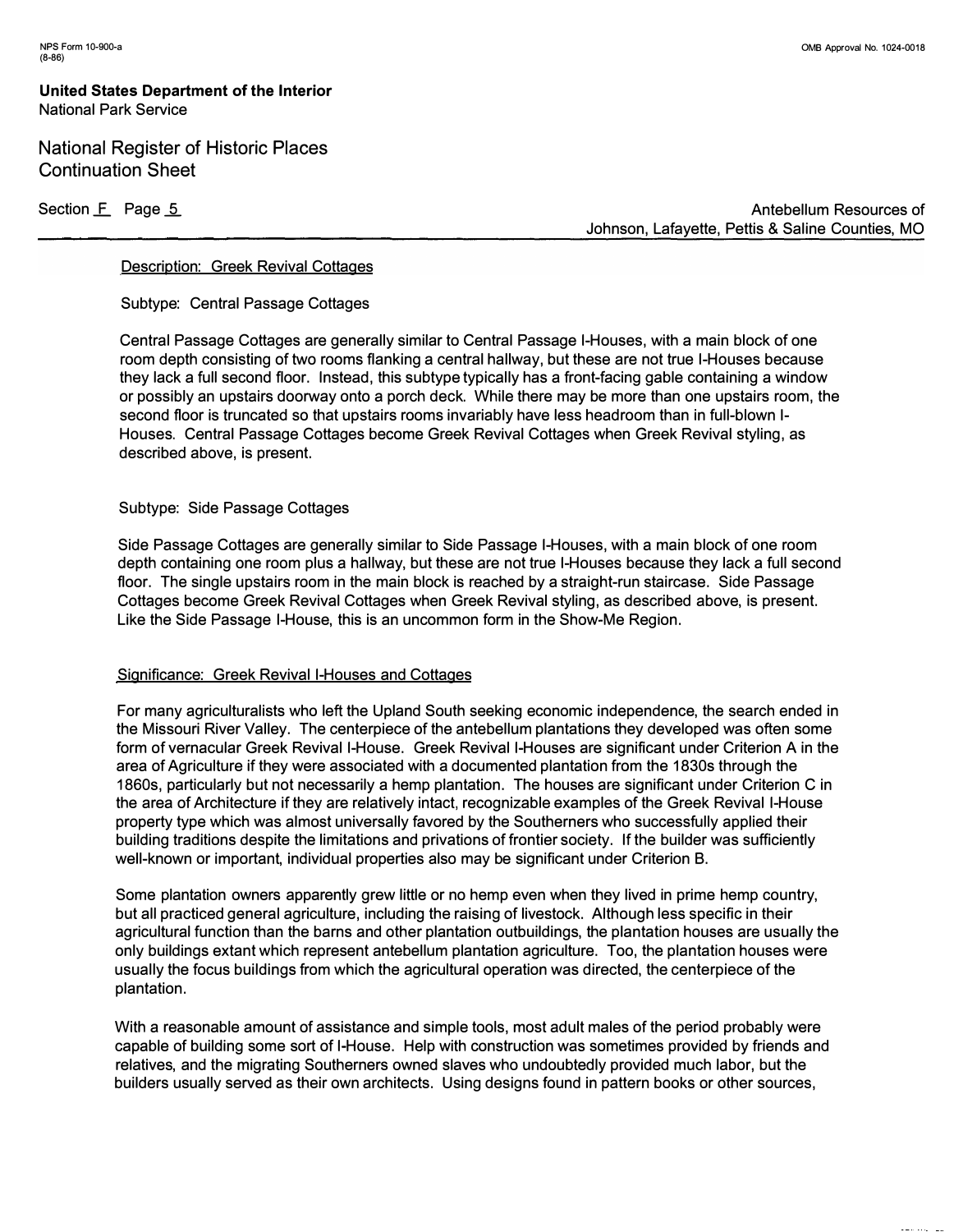# National Register of Historic Places Continuation Sheet

Section **F** Page 6

**Antebellum Resources of Johnson, Lafayette, Pettis & Saline Counties, MO** 

**the builders "Greek Revivalized" their I-Houses in various ways. Some of the more detailed buildings are fine examples of Greek Revival architecture in Missouri, while the more modest structures offer tangible evidence of what frontier builders considered important to include and/or practical to eliminate. Greek Revival was the most conspicuous of the architectural styles embraced by the migrating Southerners and other builders who were similarly influenced. In constructing plantation houses, the builders projected their ideas of leisure and aristocratic gentility on the local landscape, and their houses are visual representations of their striving for success. If the point of elaborating on the basic I-House form was to make the owner's affluence obvious to his neighbors, it can be assumed that I-Houses displaying the most impressive Greek Revival features were usually the dwellings of relatively affluent landowners. In fact, Kniffen points out that even unadorned I-Houses--at least those associated with migrating Southerners--were representative of economic success within their agricultural context.<sup>4</sup>Later, with balloon-frame construction using commercial lumber shipped by rail, the basic I-House enjoyed a resurgence of popularity in midwestern and eastern states as a modest folk dwelling. <sup>5</sup>**

**Today these Greek Revival I-Houses, which survive in ever-diminishing numbers, may be appreciated for many of the same qualities which appealed to their builders: geometric forms arranged in symmetrical patterns and plans, and porticos, columns and pilasters suggestive of classical architecture, particularly the ancient Grecian temple. Even when poorly maintained, these buildings are evocative of the plantation culture from which they emerged. While frontier Greek Revival I-Houses may be "country cousins" compared to some of their antecedents in the Kentucky Bluegrass or Virginia and Carolina Piedmont regions, they are more elaborate than most other local house types with which they were contemporaneous. Even without classical details, the basic I-House has been called the "farmer's mansion."<sup>6</sup>**

**Achieving truly sophisticated architecture on the frontier could be di***ff***icult, but compromise was possible. An excellent illustration is how the frontier builders solved the problem of porch columns, a defining feature of Greek Revival architecture. While pure and "correct" examples normally have round and preferably fluted columns, this level of allegiance to formal style was apparently considered more trouble than it was worth. Instead, the frontier builders usually fabricated much simpler square, smooth pillars and capitals. The appropriateness of abbreviated elements was certified by builder after builder, with completed houses influencing those that followed. While the carpenters and brickmasons took liberties with the classical orders, they seldom dispensed with them entirely. Overcoming adverse conditions has universal appeal, and the significance of these dwellings is bolstered by the circumstances of their construction.** 

**These vernacular Greek Revival properties embody the traditional styles, forms, artistic values and methods of construction which characterized plantation architecture in the Show-Me Region from the 1830s-1870s. The architecture produced primarily by transplanted Southerners transformed the local landscape and remains powerfully evocative of the plantation era in antebellum Missouri's Missouri River Valley.** 

**Registration Reguirements: Greek Revival I-Houses and Cottages**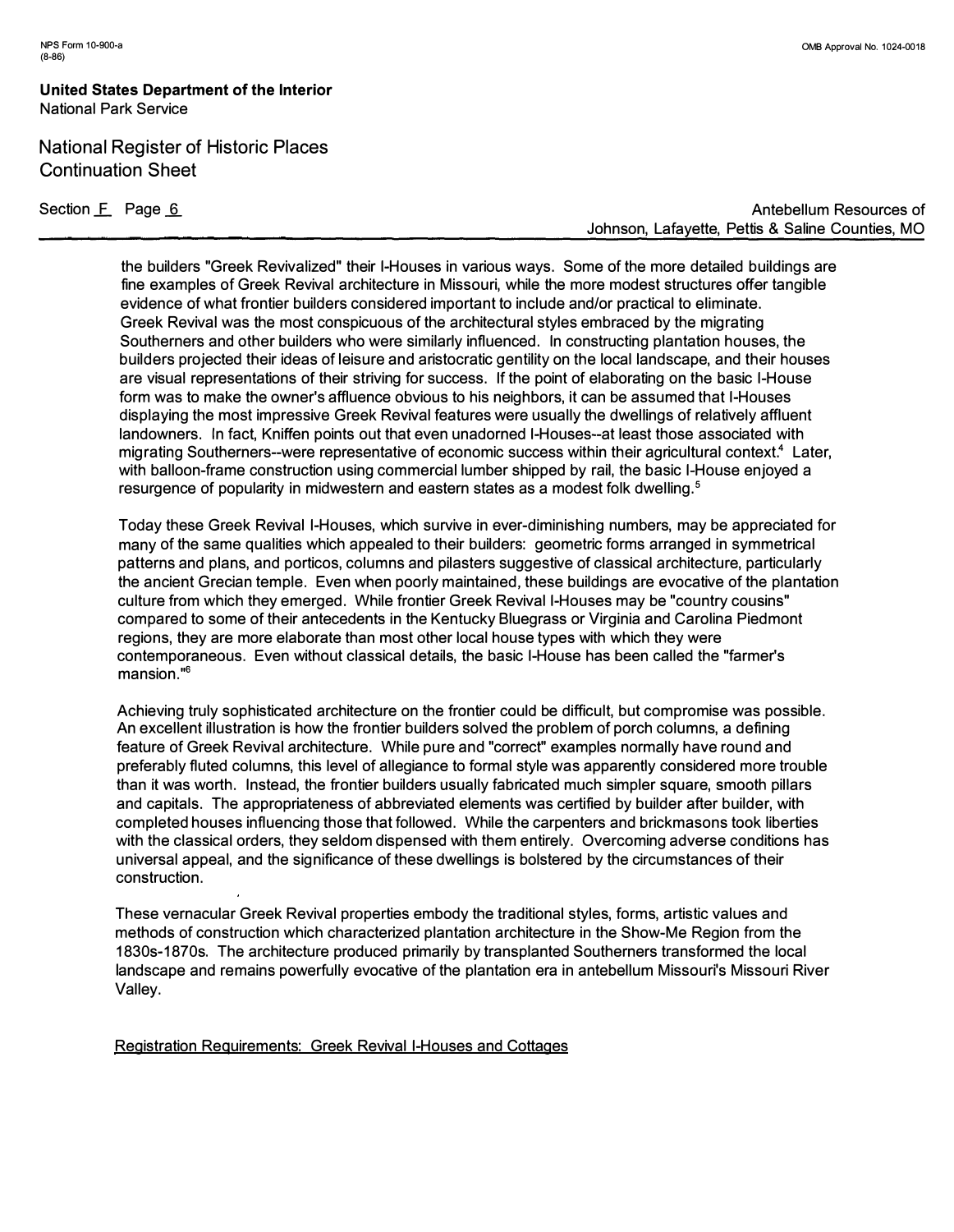# National Register of Historic Places Continuation Sheet

Section **F** Page 7

**Antebellum Resources of Johnson, Lafayette, Pettis & Saline Counties, MO** 

**Vernacular Greek Revival I-Houses and Cottages are eligible for listing under Criterion A in the area of Agriculture if they were associated with a documented plantation constructed during the plantation era ( 1 830s-1 860s) in the Show-Me Region. Greek Revival I-Houses and Cottages are eligible under Criterion B if they were the homes of individuals who made important contributions within an appropriate area of significance, such as Agriculture, Pol itics and Government, etc. Greek Revival I-Houses and Cottages are eligible under Criterion C in the area of Architecture if they were constructed within the plantation**  landscape from the 1830s through the 1870s, and if they are relatively intact examples retaining integrity **of design, materials and workmanship, while remaining evocative of the plantation era.** 

**Under Criterion A, perhaps the strongest case can be made for buildings associated with a classic hemp plantation as documented by the manuscript census for agriculture ( or otherwise), but cultivation of hemp is not required since all plantation owners did not cultivate this important money crop. The antebellum plantation house also is representative of the system of slave labor used by the farmers to increase their profits, and the association with slavery may be documented by the manuscript census for slaves or otherwise. Slaves made the bricks and presumably were involved in the literal construction of many properties. A strong integrity of location and setting also should be retained.** 

**More special ized buildings representing various types of agricultural endeavors may have existed , barns and slave houses for example, but houses were the center of any agricultural operation. Today a house is often the only extant building on a farm site which represents antebellum plantation architecture. Therefore, boundaries must often be drawn to exclude later buildings which, though related to agriculture, more properly belong to a later period of productivity and significance.** 

**Most of these properties were located in the gently rolling hills south of the Missouri River or farther inland. Appropriate historic contexts include the development of plantations, antebellum agriculture, and antebellum architecture in Johnson, Lafayette, Pettis and Saline Counties.** 

**Buildings eligible under Criterion A will also be eligible under Criterion C for architecture if they are sufficiently good examples of the vernacular Greek Revival I-Houses/Cottages property type.** 

**In general, buildings will be eligible under Criterion C if they retain sufficient structural and styl istic**  features to identify them as vernacular Greek Revival I-Houses/Cottages from the 1830s-1870s period of **significance and to evoke that period. Although Greek Revival architecture went out of fashion after the**  Civil War, the style was still favored by a few farmers who erected Greek Revival buildings through the 1870s, and these early postbellum properties are also eligible provided their appearance is essentially the **same as that of the true antebellum examples.** 

**The building's original exterior dimensions and form, including roofl ine and fenestration in important facades, should be essentially unchanged . While such details as braced timber frames with pinned connections are normally concealed , the vernacular forms described above should be obvious and sufficient Greek Revival detailing of pilasters, pediments, architraves, columns, sidelights, transoms and other elements should be present to clearly identify the style. Original materials should predominate.** 

**Additions to a secondary or rear elevation are acceptable, provided they do not diminish the original design or detract significantly from the building's power to strongly convey a sense of its antebellum past.**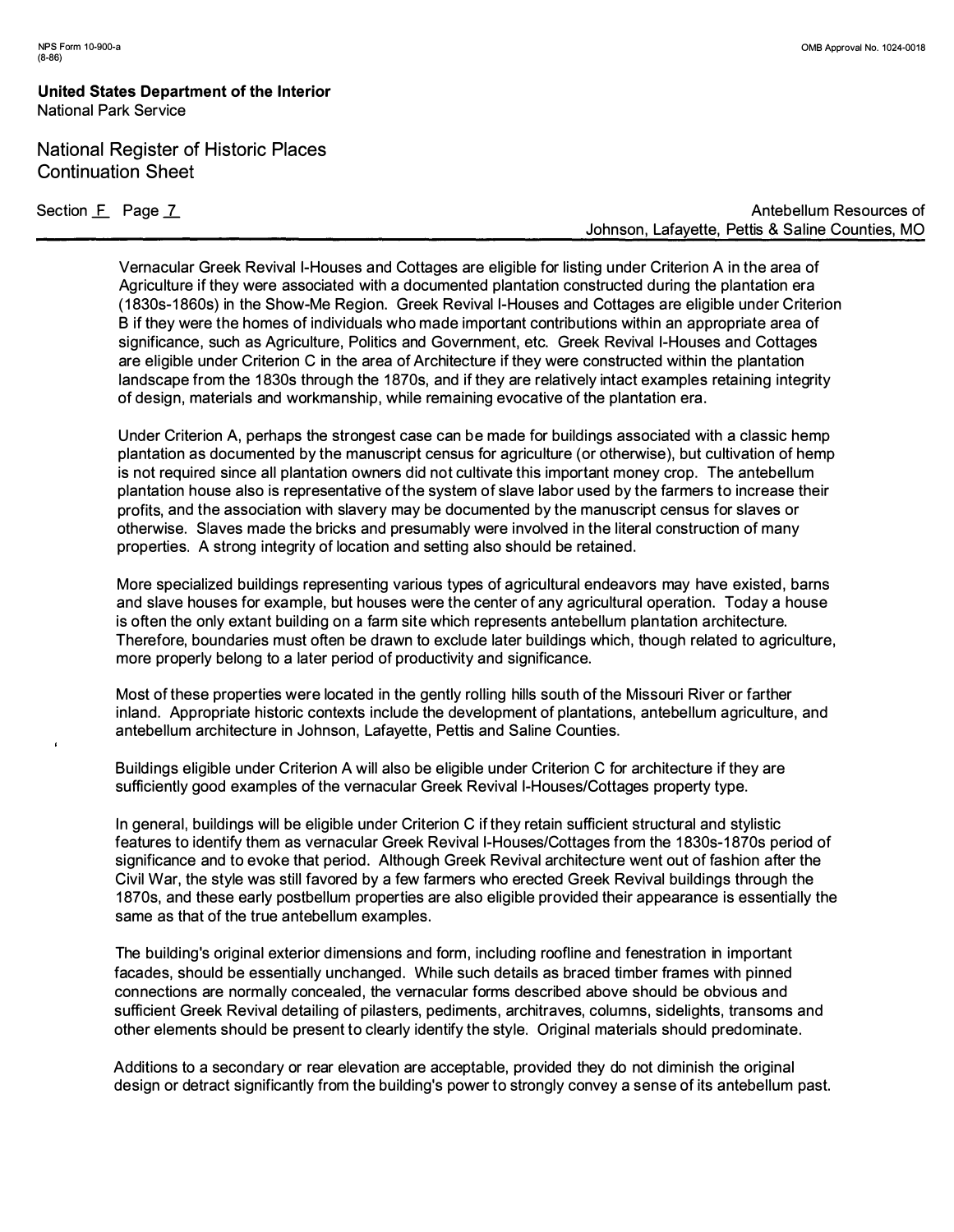# **National Register of Historic Places Continuation Sheet**

**Section £\_ Page \_a** 

**Antebellum Resources of Johnson, Lafayette, Pettis & Saline Counties, MO** 

**The presence of Victorian additions, most often seen in replacement porches featuring ornate turned columns and spindlework, is acceptable because many Greek Revival houses were somewhat Victorianized in the late 1 890s and early 1 900s. The Victorian treatment, however, must not overwhelm the building's Greek Revival elements.** 

**Although frame antebellum buildings are a rapidly dwindl ing resource, nominated buildings made of wood should have appropriate siding (not vinyl or aluminum) if their significance is only for Criterion C, in the area of architecture. If the building is significant under Criterion A and/or Criterion B, inappropriate siding ( or other detracting features considered on a case-by-case basis) may be allowed if a sufficiently strong case for nomination can otherwise be made. However, significance under Criterion C would not then be claimed.** 

## **II. Property Type: ANCILLARY PROPERTIES**

#### **Description: Ancillary Properties**

Line illustrations of plantations as they appeared in the early 1870s, such as were reproduced in county **atlases of that period, confirm that a variety of ancillary properties were associated with antebellum agriculture in the Missouri River Valley. Unfortunately, the attrition rate has been high for all types of secondary buildings which were directly related to agriculture. The pre-Civil War barns and granaries, slave houses, summer kitchens, smokehouses, tool sheds and miscellaneous storage buildings, along with devices for breaking the stalks of hemp (hemp breaks) or compressing the hemp into bales (hemp presses) were more expendable than the nucleus Greek Revival-styled plantation houses. Hempassociated properties, in particular, appear to have disappeared from the local landscape. Only a few slave quarters are extant in the Show-Me Region.** 

**Unlike antebellum plantation houses which typically display elements of Greek Revival architecture, ancillary properties generally follow traditional forms without any particular stylistic references.** 

**Later outbuildings constructed on many farms also may be significant but development of an appropriate agricultural context for postbellum properties is beyond the scope of this cover document.** 

#### **Subtype: Barns**

**Transverse crib barns as well as simpler single and double-crib barns were associated with the local plantation culture. In their basic form, transverse crib barns have a central aisle beneath the roof ridge, flanked by a continuous series of cribs. According to Kniffen, this Upland South barn type evolved from the four-crib barn . <sup>7</sup>The Appalachian barn, characterized by a main front aisle perpendicular to the roofs**  ridge line, was another primary barn type which originated in the Upland South.<sup>8</sup> Marshall, in his study of **folk architecture in Little Dixie, also identified English barns, mountain stable barns and German bank barns.9**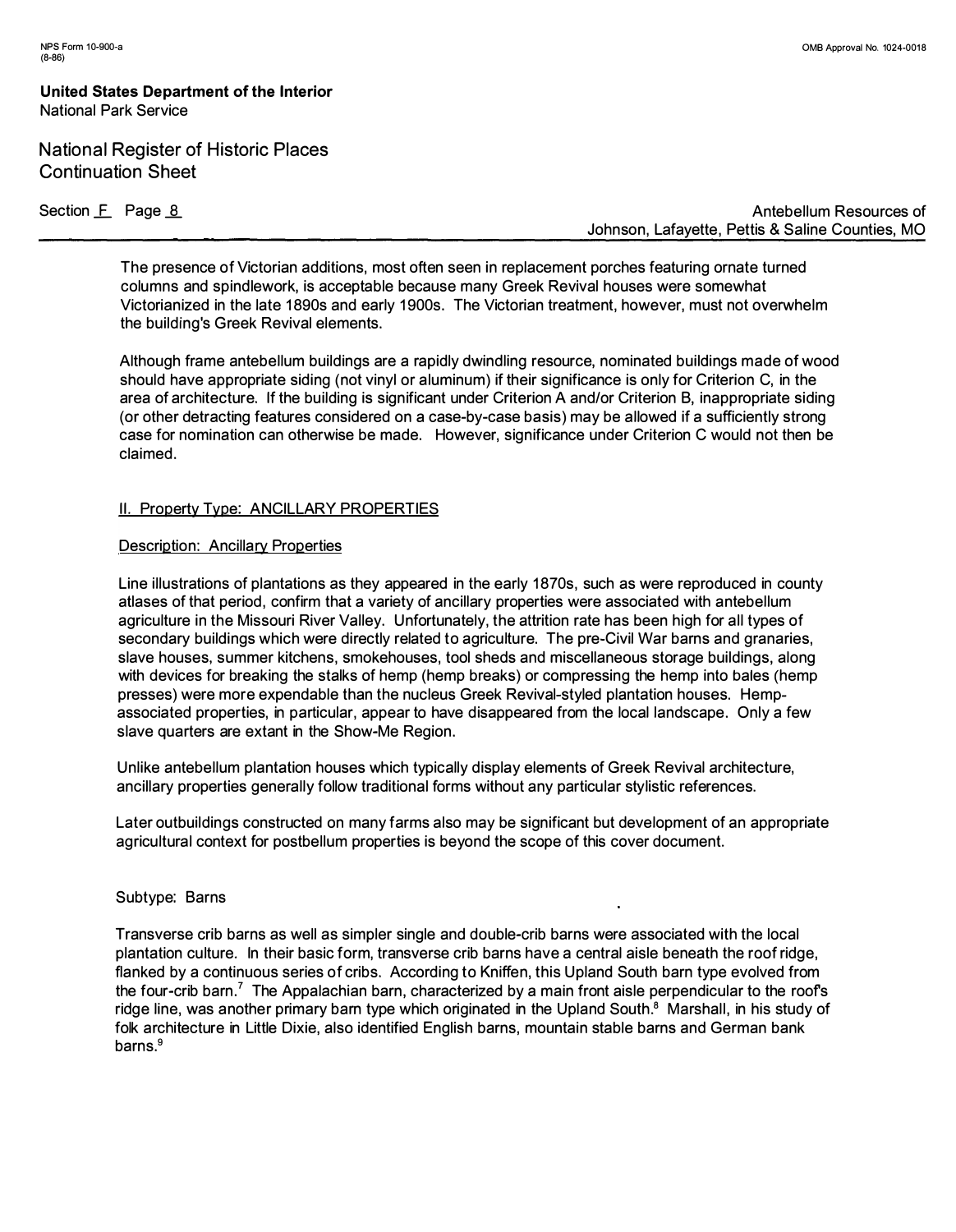## **National Register of Historic Places Continuation Sheet**

Section **F** Page 9

**Antebellum Resources of Johnson, Lafayette, Pettis & Saline Counties, MO** 

**Following traditional forms, antebellum barns have frames of hewn logs and cut joints that are likely to be secured with wooden pegs. Saw marks are usually visible on larger members produced by nearby mills. Siding is horizontal weatherboard or wide boards which may be installed horizontally or vertically. Unless the buildings have been given new foundations, sills are likely to rest on stone rubble foundations or on stone piers. Roofs were covered with wood shingles or metal. Barns and major outbuildings usually were built where they could be seen from the plantation houses.** 

**Probable antebellum barns are extant near the William Gentry House in Pettis County. These consist of an Appalachian-type barn with an atypical floor plan (main aisles are perpendicular to the ridge line at both ends of the barn instead of at only one end), and a drive-through crib barn. At some point, concrete piers were installed in order to elevate the sills slightly. A circa 1876 drawing of the George A. Murrell farmstead in Saline County depicts the mansion house and six outbuildings which appear to include a transverse crib barn and a granary, as well as a stable, summer kitchen, slave house and another small building, but only the house is extant. <sup>10</sup>**

#### **Subtype: Other Ancillary Properties**

**Other ancillary property types which may be found within the local plantation landscape include slave houses, summer kitchens, granaries, stables, root cellars, wash houses, tool sheds and various forms of storage buildings. These ancillary properties vary as to form, size and material and in some cases their function can be inferred but not stated absolutely. A small, relatively square building made of soft brick, possibly used for food storage, is associated with the William Gentry House.** 

## **Significance: Ancillary Properties**

**Agriculture flourished in the Missouri River Valley where the fertile, well-drained soil and gently rolling terrain attracted many settlers from the Upland South. These slaveholding agriculturalists established plantations and, for several years prior to the Civil War, engaged in the cultivation of hemp as a "money" crop, but also diversified with considerable production of corn, wheat, oats, potatoes and livestock. With steamboats plying the Missouri River, local produce could be shipped to St. Louis and beyond from ports at Lexington, Arrow Rock, Miami, Waverly and other favorable docking points. Thousands of bales of local hemp, most of which eventually ended up in the Deep South where it was in great demand by the cotton industry, were initially dispensed from local warehouses to large commission firms at St. Louis. Ancillary properties including barns, granaries, stables, miscellaneous storage buildings and other secondary resources which were directly associated with plantation agriculture, including of course hemprelated facilities should any be found, are eligible under Criterion A in the area of Agriculture. Hemp warehouses and rope walks were normally in port cities rather than on plantations, but mechanical devices called hemp breaks and hemp presses were used by some growers to break the stalks prior to baling, and perhaps examples will yet be found. Antebellum summer kitchens, smokehouses, root cellars, slave houses and other secondary properties which complemented the plantation houses are also eligible under Criterion A because they contributed to the agricultural operation. If they are intact examples of their type, they are eligible under Criterion C in the area of Architecture.**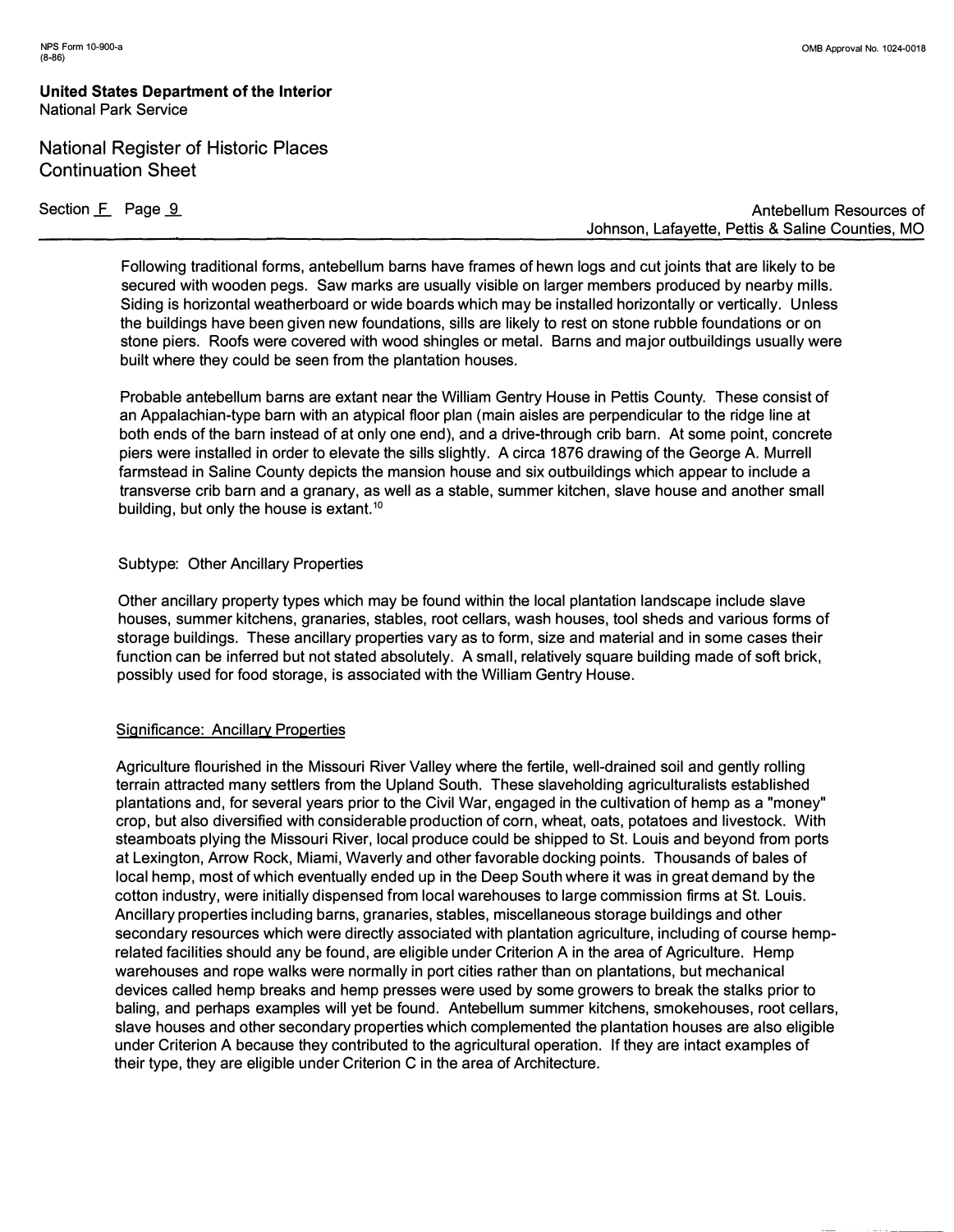# **National Register of Historic Places Continuation Sheet**

Section F Page 10

**Antebellum Resources of Johnson, Lafayette, Pettis & Saline Counties, MO** 

**Ancillary properties were necessary for carrying out various farm activities. Barns and stables housed beef and dairy cattle, sheep, horses and draft animals. Hay and grain was stored in the barns and granaries. Implements were kept in the barns and other storage buildings. Slave houses provided shelter for the slaves who worked the fields. These and other ancillary properties are significant for their contribution to the agricultural complex, and like the plantation houses with which they were also associated, are tangible links to the plantation era.** 

#### **Registration Reguirements: Ancillary Properties**

**Essential to plantation agriculture, ancillary properties consisting of barns and other types of outbuildings should retain their original form and materials to be eligible, but perhaps the highest degree of integrity should not be required since ancillary properties from the pre-Civil War period are in such short supply. These ancillary properties complemented the Greek Revival I-Houses in which the builders lived and it is desirable, but unnecessary, for ancillary properties to be associated with antebellum dwellings.** 

**When ancillary properties and Greek Revival I-Houses are in close proximity so that they may be considered as a district, integrity of association as well as setting should be retained. Thus, the association should be obvious so that together as well as individually such properties will be evocative of the pre-Civil War plantation era in the Show-Me Region.** 

## **ENDNOTES**

<sup>1</sup>**Walker, Lester, American Shelter: An Illustrated Encyclopedia of the American Home (Woodstock, New York: The Overlook Press, 1981 ), p. 108; and Kniffen, op cit., pp. 553-555.** 

<sup>2</sup> Patrick, James, Architecture in Tennessee, 1768-1897 (Knoxville: University of Tennessee Press, 1981), **p. 140.** 

**<sup>3</sup>For an excellent discussion of the transition from Georgian and Federal to Greek Revival in Missouri, see James M. Denny's article, "A Transition of Style in Missouri's Antebellum Domestic Southern Architecture," in Pioneer America Society Transactions, Vol. VII (1984).** 

**<sup>4</sup>Kniffen, Fred, "Folk Housing: Key to Diffusion," Annals of the Association of American Geographers, Vol. 55, No. 4 (December 1965), pp. 553-555.** 

**<sup>5</sup>McAlester, Virginia and Lee, A Field Guide to American Houses (New York: Alfred A. Knopf, 1985), p. 96.** 

<sup>6</sup>Marshall, Howard Wight, Folk Architecture in Little Dixie (Columbia: University of Missouri Press, 1981), **p. 62.** 

<sup>7</sup>**Kniffen, op cit., pp. 563-567.**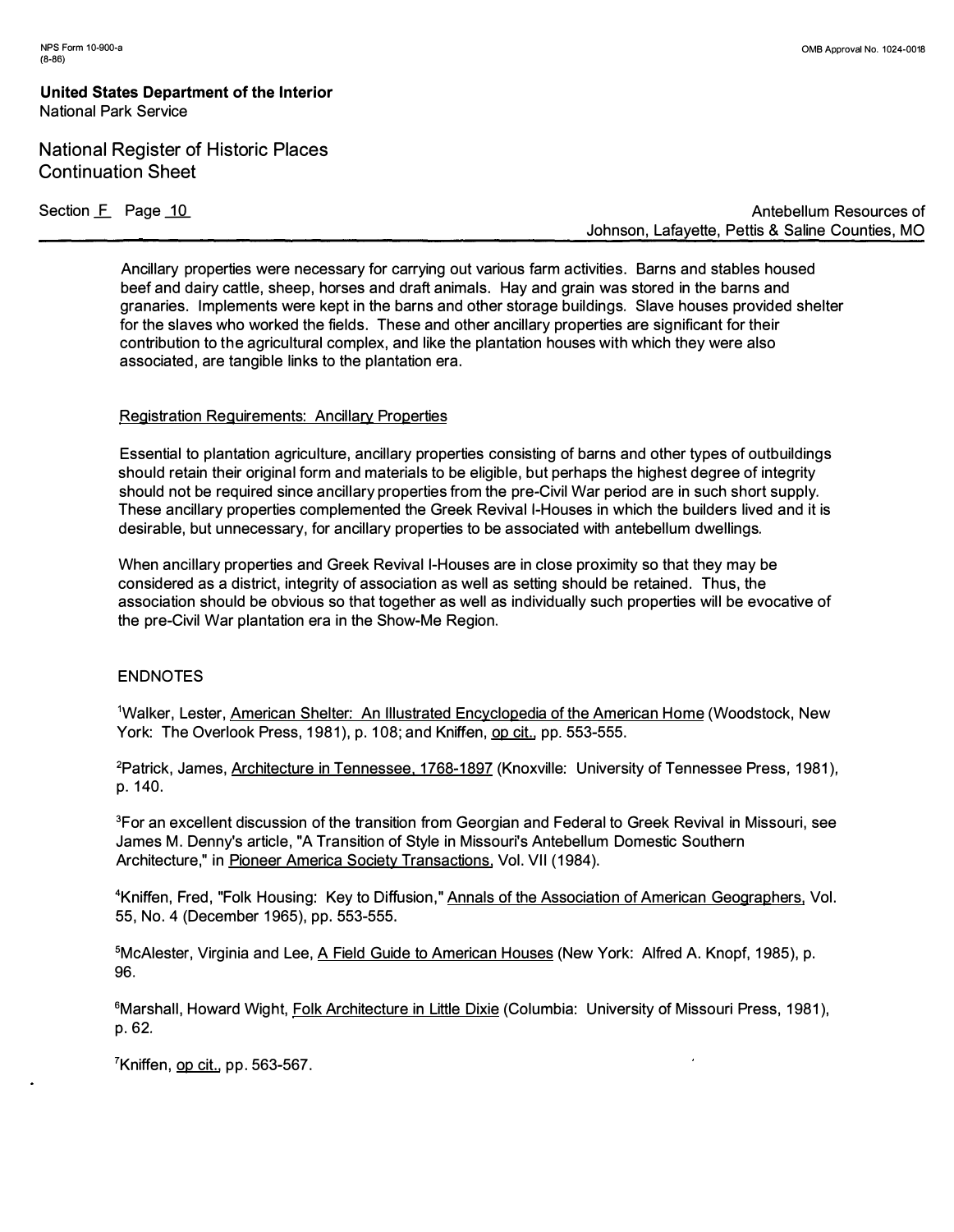$\hat{\mathbf{z}}$ 

#### **United States Department of the Interior National Park Service**

## **National Register of Historic Places Continuation Sheet**

Section **F** Page 11

**Antebellum Resources of Johnson, Lafayette, Pettis & Saline Counties, MO** 

**<sup>8</sup>Noble, Allen G., Wood, Brick, and Stone: The North American Settlement Landscape, Volume 2: Barns**  and Farm Structures (Amherst: The University of Massachusetts Press, 1984), pp. 5-6.

**<sup>9</sup>Marshall, op cit., pp. 72-88.** 

**1 0Atlas of Saline County, Missouri, 1876.**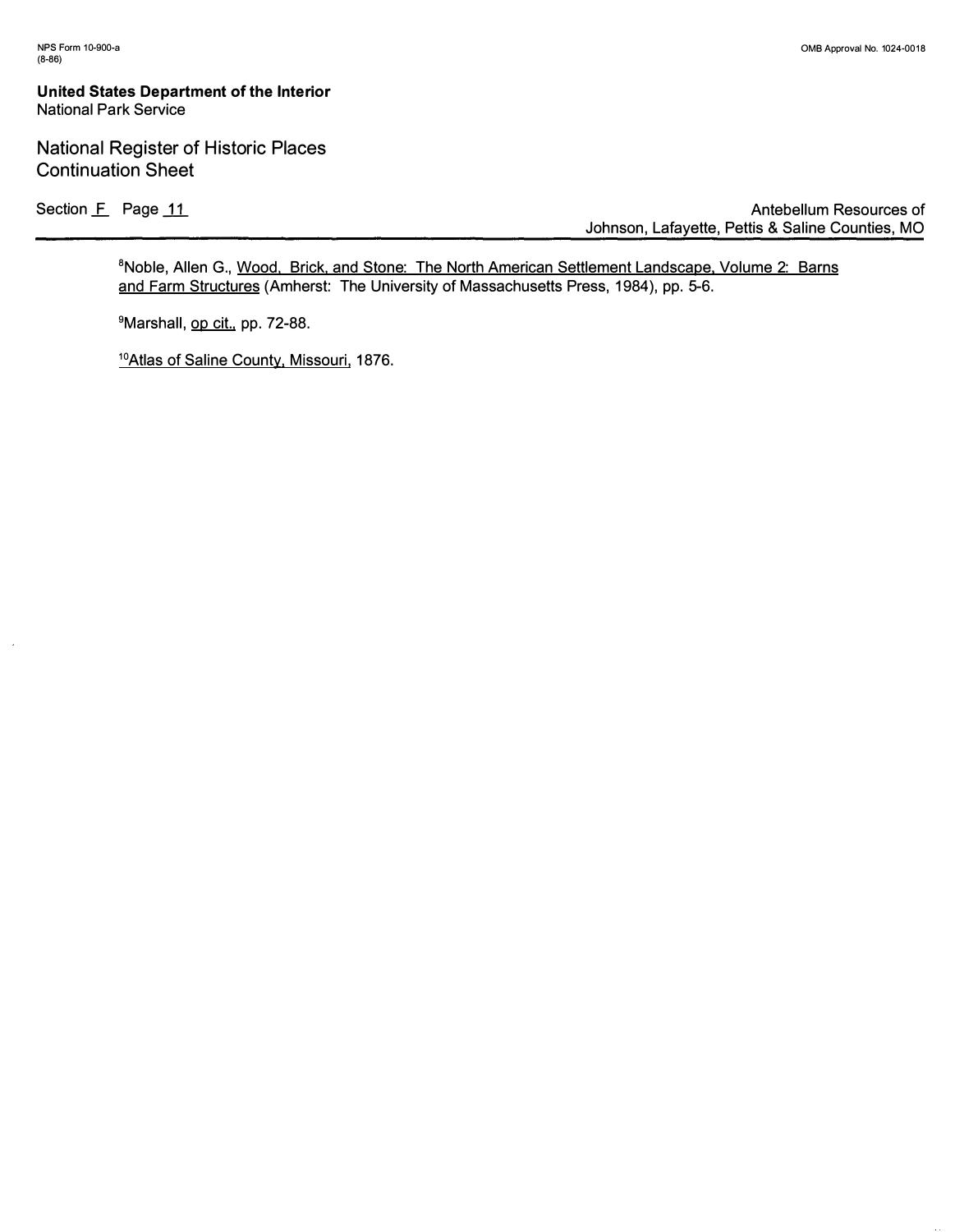## **National Register of Historic Places Continuation Sheet**

Section <u>G</u> Page 1

**Antebellum Resources of Johnson, Lafayette, Pettis & Saline Counties, MO** 

#### **Geographical Data**

**The project area consists of Johnson, Lafayette, Pettis and Saline Counties, Missouri, a pol itically-defined**  area in west-central Missouri known until recently as the Show-Me Region. In 1967, Show-Me Regional **Planning Commission was one of 20 such commissions created in Missouri under the State and Regional**  Planning and Community Development Act of 1966. With the concurrence of local governments, the **commissions provide planning and other technical assistance in the counties under their jurisdiction. Historic preservation was among the programs operated by Show-Me Regional Planning Commission. In 1 996, Show-Me Regional Planning Commission changed its name to Pioneer Trails Regional Council. The total land area in the four counties under the organization's jurisdiction is 2,901 square miles.**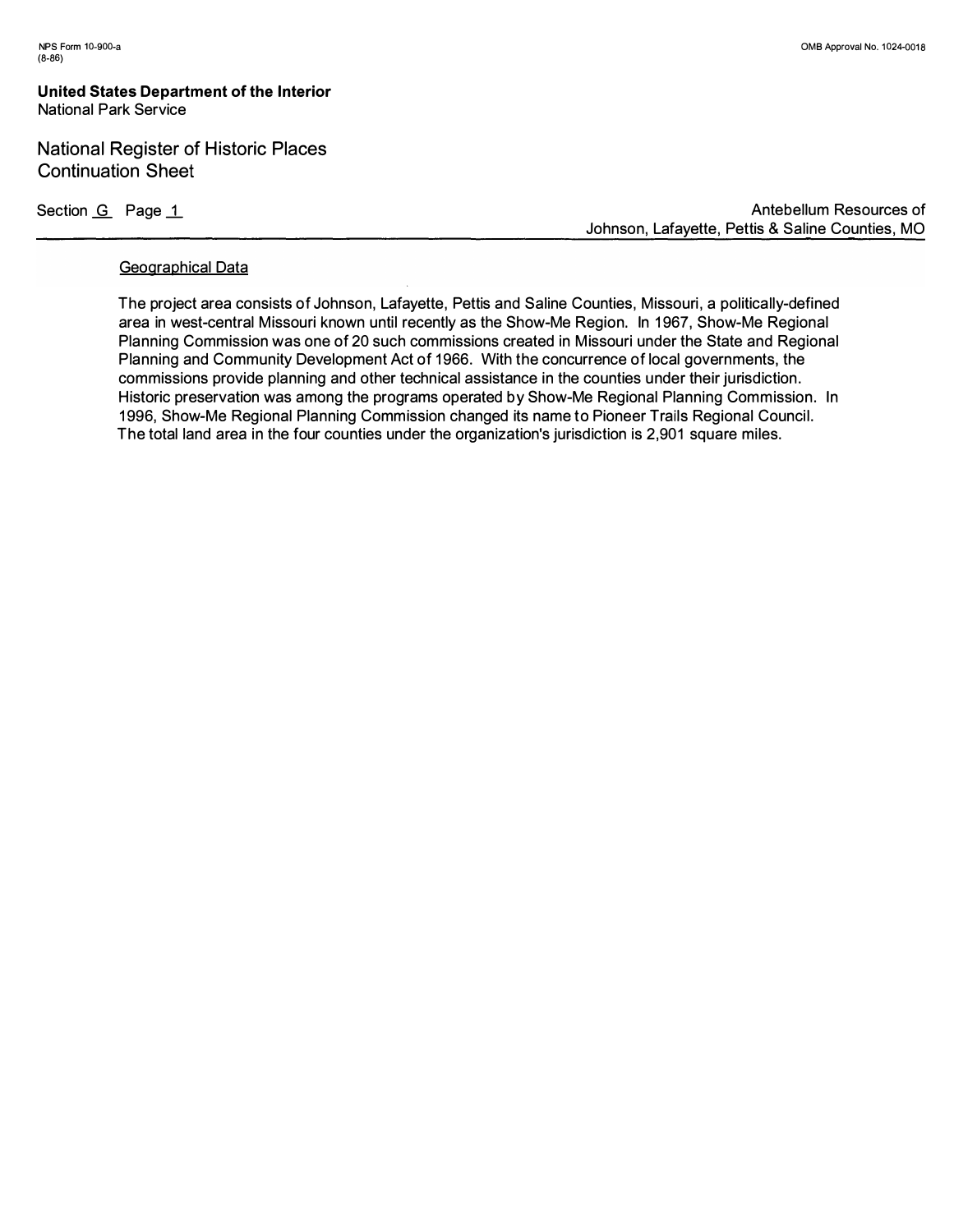**National Register of Historic Places Continuation Sheet** 

Section H Page 1

**Antebellum Resources of Johnson, Lafayette, Pettis & Saline Counties, MO** 

#### **Summary of Identification and Evaluation Methods**

**Prior to the preparation of this multiple property listing of antebellum resources of the Show-Me Region, the area's antebellum architectural resources were surveyed at two levels beginning with general county surveys in 1986. In Johnson, Lafayette and Pettis Counties, these surveys were conducted by Show-Me Regional Planning Commission under the auspices of the Missouri Historic Preservation Program. Primarily financed by Historic Preservation Fund grants awarded to Show-Me Regional Planning Commission by the Missouri Historic Preservation Program, these surveys identified and evaluated hundreds of primarily vernacular properties. In addition to the antebellum contexts developed in this cover document, numerous other historic contexts also were identified. Some significant properties undoubtedly were omitted, but the county surveys were fairly comprehensive in that every property that could be viewed from public roads and many that could only be viewed from private roads was accounted for on project maps by the survey teams. The properties which seemed most significant were photographed and described for inclusion in the Missouri Cultural Resource Inventory, using Missouri Architectural/Historic Inventory Survey Forms. Saline County, the most recent addition to the Show-Me Region, was primarily surveyed by the Missouri Valley Regional Planning Commission.** 

**In 1990 and 1992, National Register-level surveys of previously identified antebellum and immediate postbellum resources were conducted by Roger Maserang, historic preservation coordinator for Show-Me Regional Planning Commission. Maserang, principal researcher in Lafayette and Pettis Counties, also participated in the Johnson County survey with Dr. Joy Stevenson and Warren Christopher. In the 1990 and 1992 projects, 70 primary properties were examined, along with associated ancillary structures. Physical information compiled for each property included exterior and interior dimensions. Exterior and interior photographs were taken, site plans were drawn, additional historic data were compiled for each property, and floor plans were drawn from the measurements. Numerous owner contacts were made and information about the National Register of Historic Places was distributed. In addition, associated property types and subtypes were defined and discussed and several historic contexts were outlined. Brief, tentative statements of significance and registration requirements also were prepared for each property type and subtype. Five of these antebellum properties and one immediate postbellum property, all in Lexington, were listed in the National Register in 1993.** 

**Selection of the properties for intensive study was based on the earlier studies, with final selection by the state Historic Preservation Program staff.** 

**In 1994, Show-Me Regional Planning Commission applied for a matching Historic Preservation Fund grant to prepare a Multiple Property Documentation Form and eight individual and district nominations for Greek Revival properties associated with the development of the Southern plantation lifestyle in the Missouri River Valley area of Show-Me Regional Planning Commission. In 1995, the project was approved and a grant of \$18,350 was awarded by the Missouri Historic Preservation Program. Final selection of the eight properties was made by the state staff, in consultation with Show-Me Regional Planning Commission. The selected properties were chosen as exceptional examples of the Greek Revival I-House property type and because they remain evocative of their period of significance. The three historic contexts developed in this cover document are sufficient to facilitate the nomination of additional Greek Revival dwellings and other antebellum resources associated with the influx of Southern culture and the plantation landscape. Some additional antebellum property types are listed but not**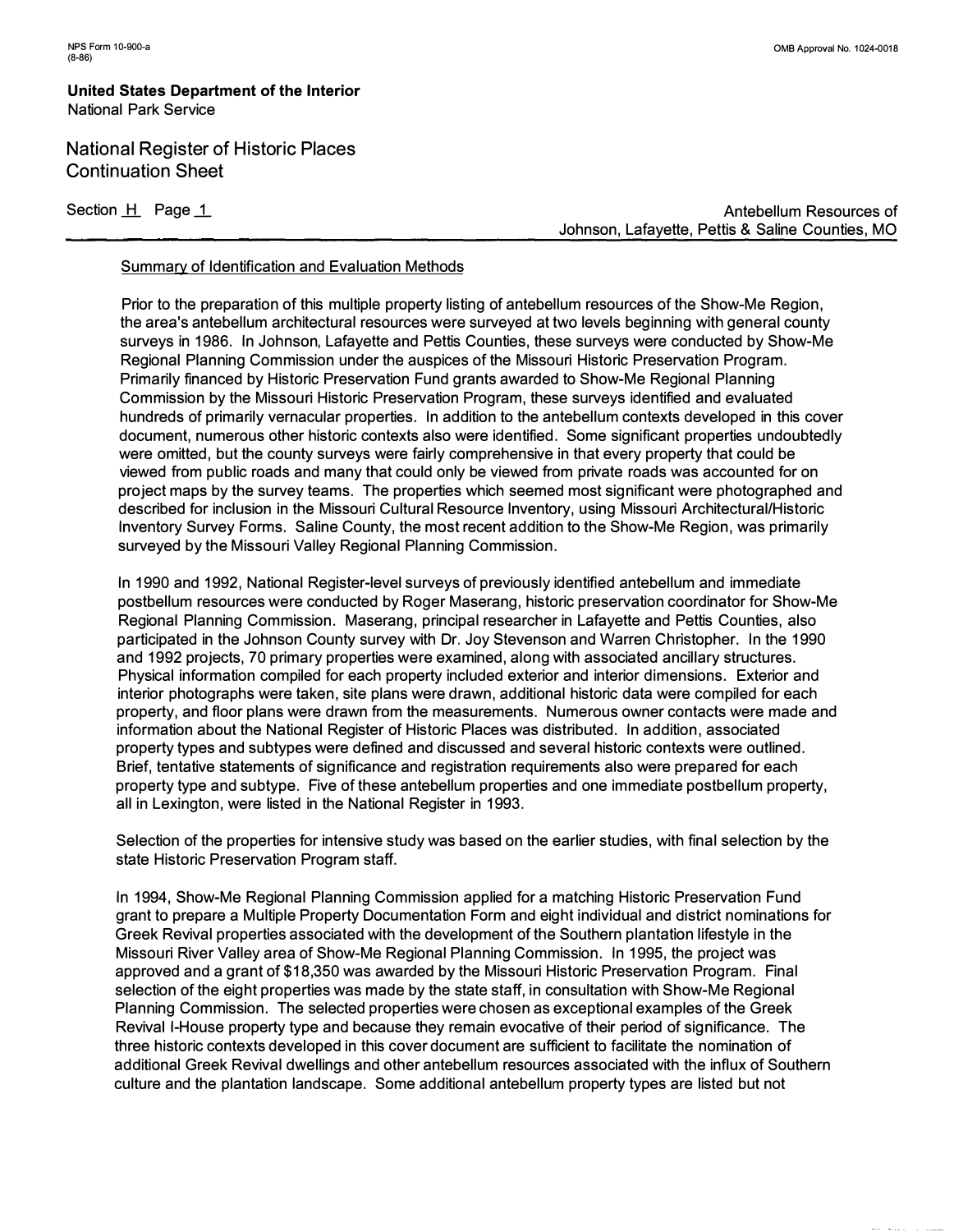National Register of Historic Places Continuation Sheet

Section H Page 2

**Antebellum Resources of Johnson, Lafayette, Pettis & Saline Counties, MO** 

**described. Thanks to the multiple property format, this document can readily be expanded to accommodate additional historic contexts and property types.** 

**The eight Greek Revival I-Houses nominated in conjunction with this cover document are former plantation houses. Three are among the extant Dover Road mansions: the James M. Dinwiddie House, the Thomas Shelby House and the Minatree Catron House. Three other nominated properties are also in northern Lafayette County's plantation landscape: the Napoleon Buck House, the Theodore Gosewisch House and the John D. Robinson House. The Buck property is near the Santa Fe Trail in the vicinity of Waverly. The Gosewisch and Robinson properties are near Lexington. Another nominated property, the William Gentry House, is in Pettis County's plantation country around Georgetown. The George A. Murrell House, the only frame building in the group, is near Napton in Saline County. Numerous antebellum properties in the Show-Me Region (primarily those within the city limits of Arrow Rock and Lexington) have been listed in the National Register.**